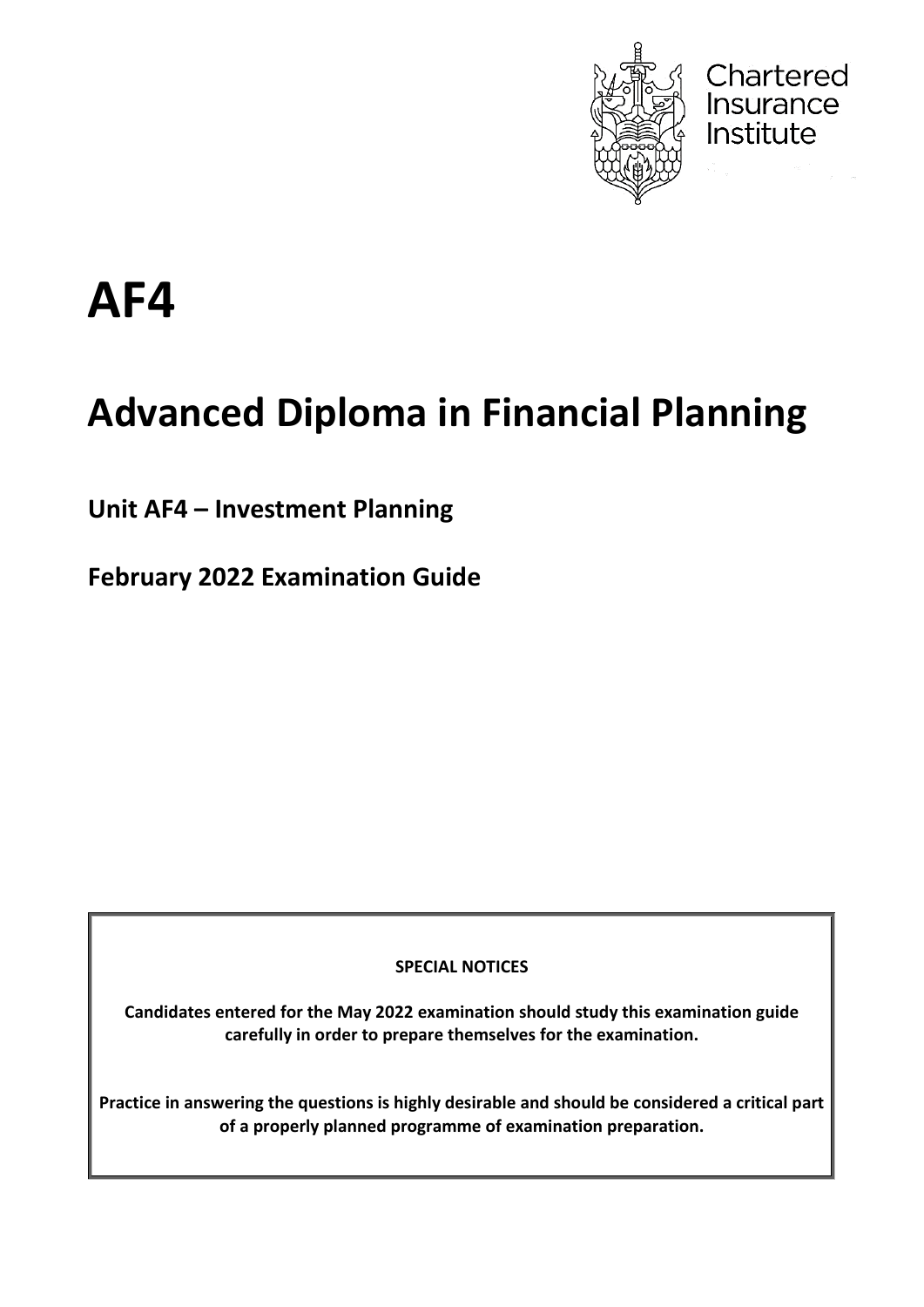# **AF4** – **Investment planning**

# **Contents**

| Question paper 11 11 |  |
|----------------------|--|
|                      |  |
| Glossary of terms 27 |  |
|                      |  |

This PDF document is accessible through screen reader attachments to your web browser and has been designed to be read via the speechify extension available on Chrome. Speechify is a free extension that is available from **[https://speechify.com/](https://eur02.safelinks.protection.outlook.com/?url=https%3A%2F%2Fspeechify.com%2F&data=04%7C01%7CGillian.Rockman%40cii.co.uk%7Cec75c01194ec42caab5408d9e002808a%7C9ee77b3135934471bc65c163af5cf7ec%7C0%7C0%7C637787123611149107%7CUnknown%7CTWFpbGZsb3d8eyJWIjoiMC4wLjAwMDAiLCJQIjoiV2luMzIiLCJBTiI6Ik1haWwiLCJXVCI6Mn0%3D%7C3000&sdata=ap%2BjyUfM3pdotr%2F00FKqV7pAw39Fs39e07%2BIGQJWhtw%3D&reserved=0)**. If for accessibility reasons you require this document in an alternative format, please contact us a **[ukcentreadministration@cii.co.uk](mailto:ukcentreadministration@cii.co.uk)** to discuss your needs.

#### **Published April 2022**

Telephone: 020 8989 8464 Email: [customer.serv@cii.co.uk](mailto:customer.serv@cii.co.uk)

**Copyright © 2022 The Chartered Insurance Institute. All rights reserved.**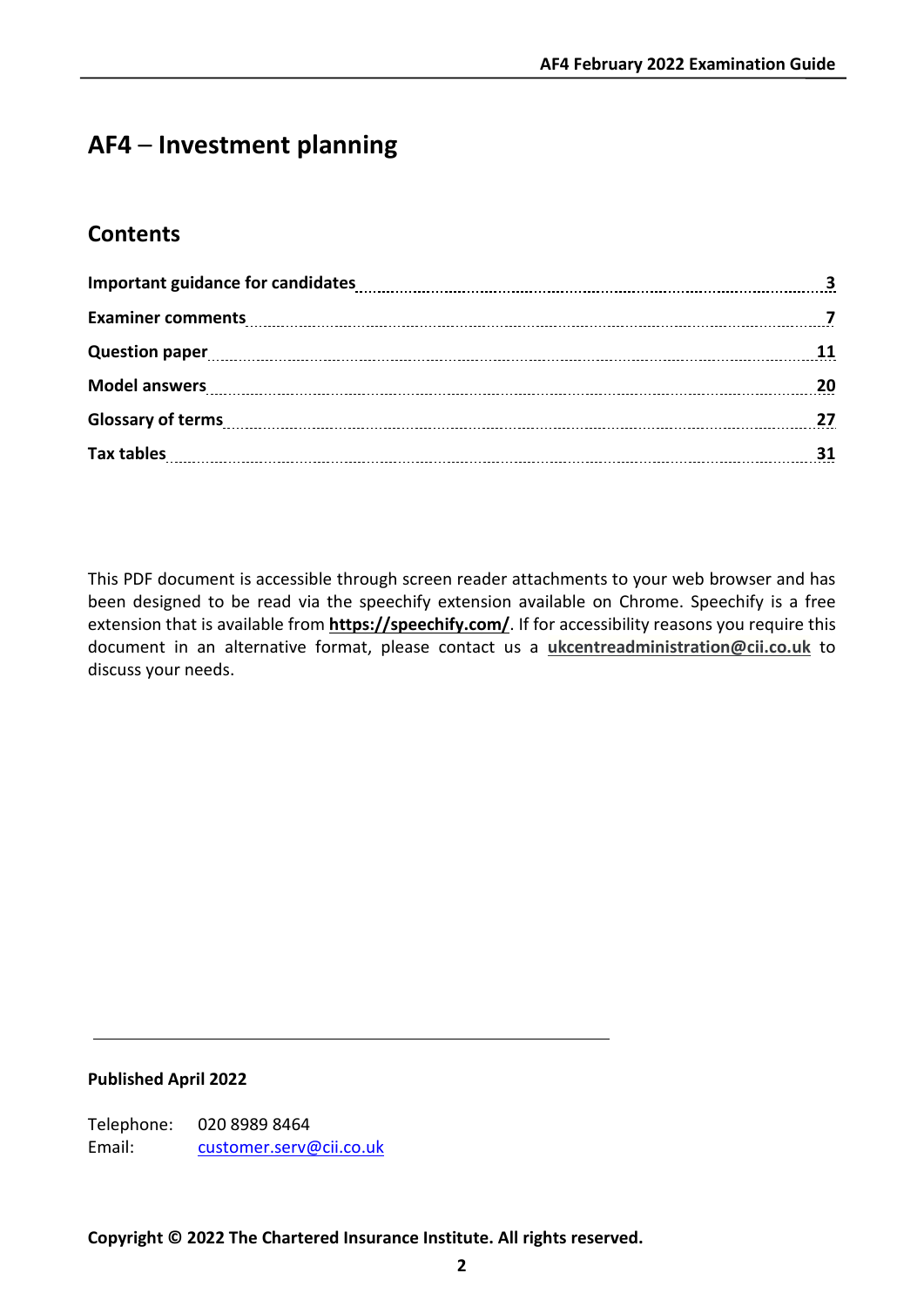# **IMPORTANT GUIDANCE FOR CANDIDATES**

# **Introduction**

The purpose of this Examination Guide is to help you understand how examiners assess candidates' knowledge and their ability to apply this to a case study scenario. You can then use this understanding to help you in your preparation for the examination.

# **Before the examination**

#### **Study the syllabus carefully**

This is available online at [www.cii.co.uk.](http://www.cii.co.uk/) All the questions in the examination are based directly on the syllabus. *You will be tested on the syllabus alone,* so it is vital that you are familiar with it.

There are books specifically produced to support your studies that provide coverage of all the syllabus areas, however you should be prepared to read around the subject. This is important particularly if you feel that further information is required to fully understand a topic or an alternative viewpoint is sought. The reading list which can be found with the syllabus provides valuable suggestions.

#### **Note the assumed knowledge**

For the Advanced Diploma in Financial Planning, candidates are assumed to have studied the relevant units of the Diploma in Financial Planning or the equivalent. This knowledge is set out on the relevant syllabus.

#### **Read widely**

If you do not have experience in advising clients whose financial needs are relatively sophisticated, *it is quite unrealistic to expect that the study of a single textbook will be sufficient to meet all your requirements.* While books specifically produced to support your studies will provide coverage of all the syllabus areas, you should be prepared to read around the subject. This is important, particularly if you feel that further information is required to fully understand a topic or an alternative viewpoint is sought. It is vital that your knowledge is widened beyond the scope of one book. The reading list which can be found with the syllabus provides valuable suggestions.

#### **Make full use of the Examination Guide**

This Examination Guide contains a full examination paper and model answers. The model answers show the types of responses the examiners are looking for and which would achieve maximum marks, *however, you should note that there are alternative answers to some question parts which would also gain high marks.* For the sake of clarity and brevity not all of these alternative answers are shown.

This guide and previous Examination Guides can be treated as 'mock' examination papers. Attempting them under examination conditions as far as possible, and then comparing your answers to the model ones, should be seen as an essential part of your exam preparation. The examiner's comments on candidates' actual performance in each question provide further valuable guidance. You can obtain copies of the two most recent examination guides free of charge at [www.cii.co.uk.](http://www.cii.co.uk/)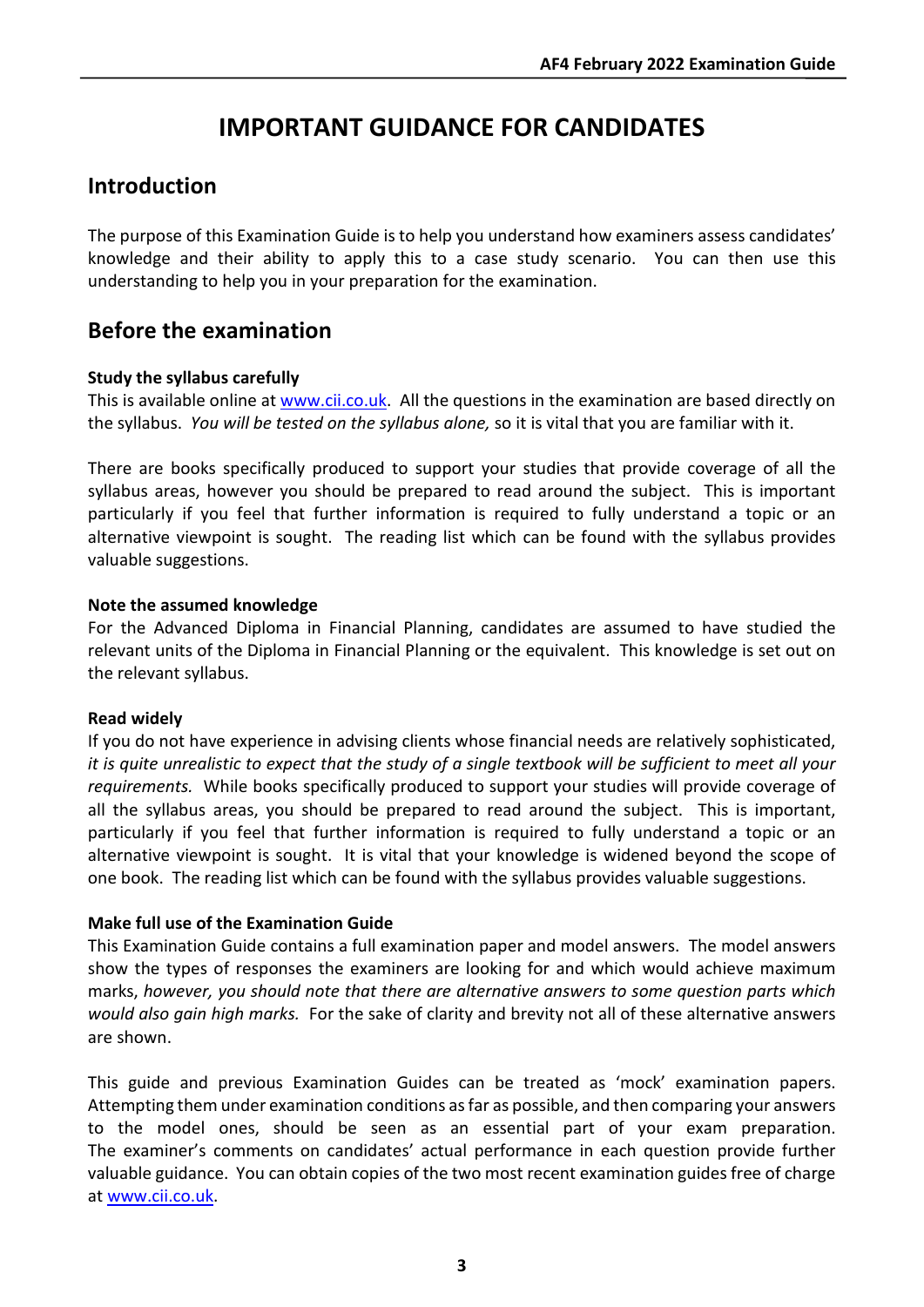#### **Know the layout of the tax tables**

Familiarise yourself with the information contained within the tax tables printed at the back of each Examination Guide. These tax tables will be provided to candidates as part of the examination paper. The tax tables enable you to concentrate on answering the questions without having to worry about remembering all the information. *Please note that you are not allowed to take your own tax tables into the examination.*

#### **Know the structure of the examination**

Assessment is by means of a three-hour written paper in two sections. All questions are compulsory:

**Section A** consists of one case study, worth 80 marks. You will be expected to carry out a variety of tasks, after analysing the information provided.

**Section B** consists of two shorter case studies worth a total of 80 marks. Again you will be expected to carry out a variety of tasks based upon the information provided.

Each question part will clearly show the maximum marks which can be earned.

#### **Appreciate the standard of the examination**

Candidates must demonstrate that they are capable of advising clients *whose overall levels of income and capital require a more sophisticated scheme of investment* than is normally prepared by a level 4 qualified adviser. These clients require a critical appraisal of the various financial planning options available to them.

#### **Read the Assessment information and Exam policies for candidates**

The details of administrative arrangements and the regulations which form the basis of your examination entry are available online at [www.cii.co.uk/qualifications/assessment](http://www.cii.co.uk/qualifications/assessment-information/introduction/)[information/introduction/.](http://www.cii.co.uk/qualifications/assessment-information/introduction/) This is *essential reading* for all candidates. For further information contact Customer Service.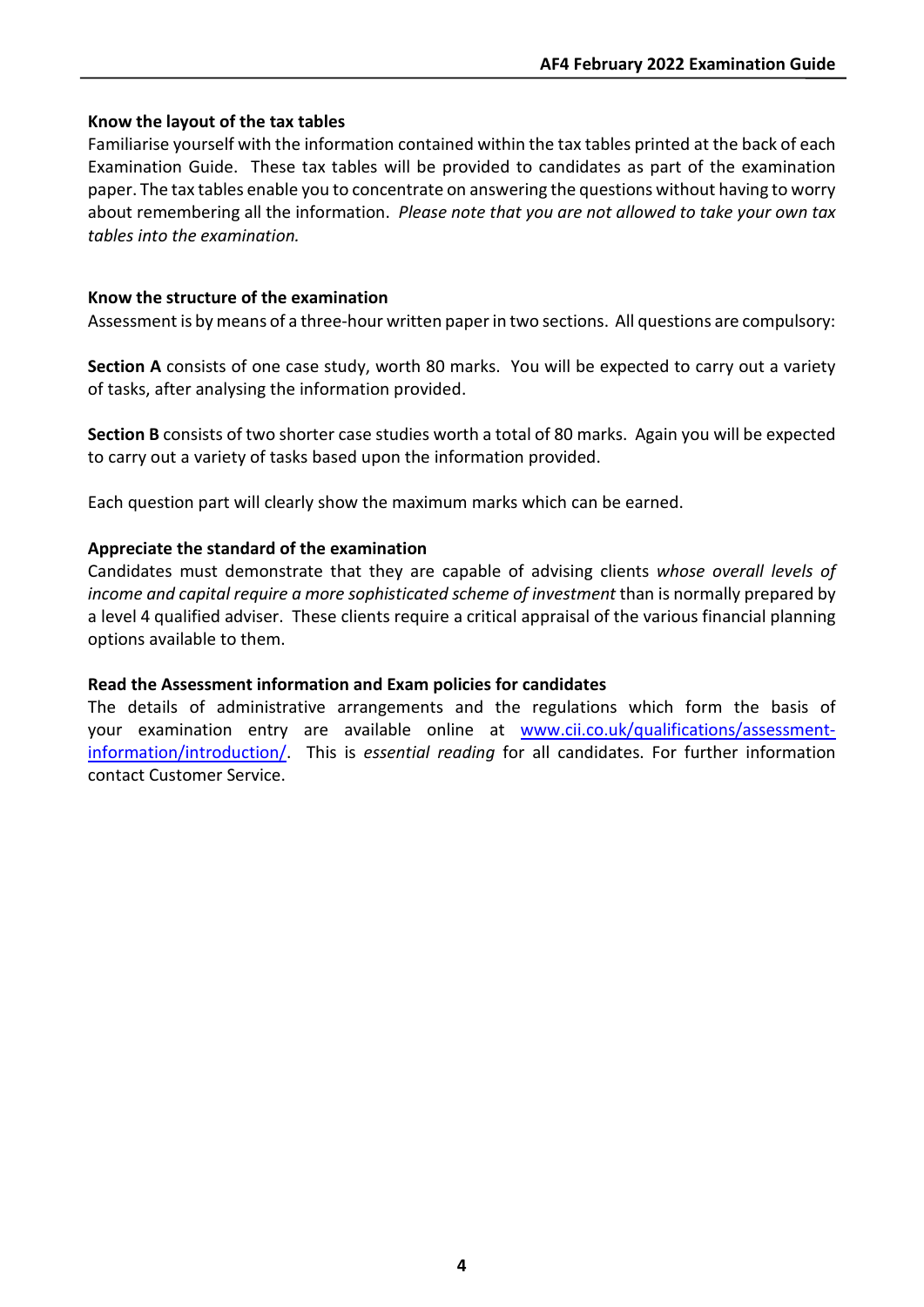# **In the examination**

## **The following will help:**

#### **Spend your time in accordance with the allocation of marks:**

- The marks allocated to each question part are shown on the paper.
- If a question has just two marks allocated, there are likely to be only one or two points for which the examiner is looking for, so a long answer is wasting valuable time.
- Conversely, if a question has 12 marks allocated, a couple of lines will not be an adequate answer. Always remember that if the paper is not completed, your chances of passing will be reduced considerably.
- Do not spend excessive time on any one question; if the time allocation for that question has been used up, leave some space, go on to the next question and return to the incomplete question after you have completed the rest of the paper, if you have time.

#### **Take great care to answer the question that has been set.**

- Many candidates leave the examination room confident that they have written a 'good' paper, only to be surprised when they receive a disappointing result. Often, the explanation for this lies in a failure to think carefully about what the examiner requires before putting pen to paper.
- Highlighting key words and phrases is a technique many candidates find useful.
- The model answers provided in this Examination Guide would gain full marks. Alternative answers that cover the same points and therefore answer the question that has been asked would also gain full marks.

#### **Tackling questions**

Tackle the three questions in whatever order feels most comfortable. Generally, it is better to leave any questions which you find challenging until you have attempted the questions you are confident about. Candidates' should avoid mixing question parts, (for example, 1(a)(i) and (ii) followed by 2(b)(ii) followed by 1(e)(i)) as this often leads to candidates unintentionally failing to fully complete the examination paper. This can make the difference between achieving a pass or a narrow fail.

It is vital to label all parts of your answer correctly as many questions have multiple parts to them (for example, question 1(a) may have parts (i), (ii) and (iii)). Failure to fully distinguish between the separate question parts may mean that full credit cannot be awarded. It is also important to note that a full answer must be given to each question part and candidates should not include notes such as 'refer to answer given in 1(b)(i)'.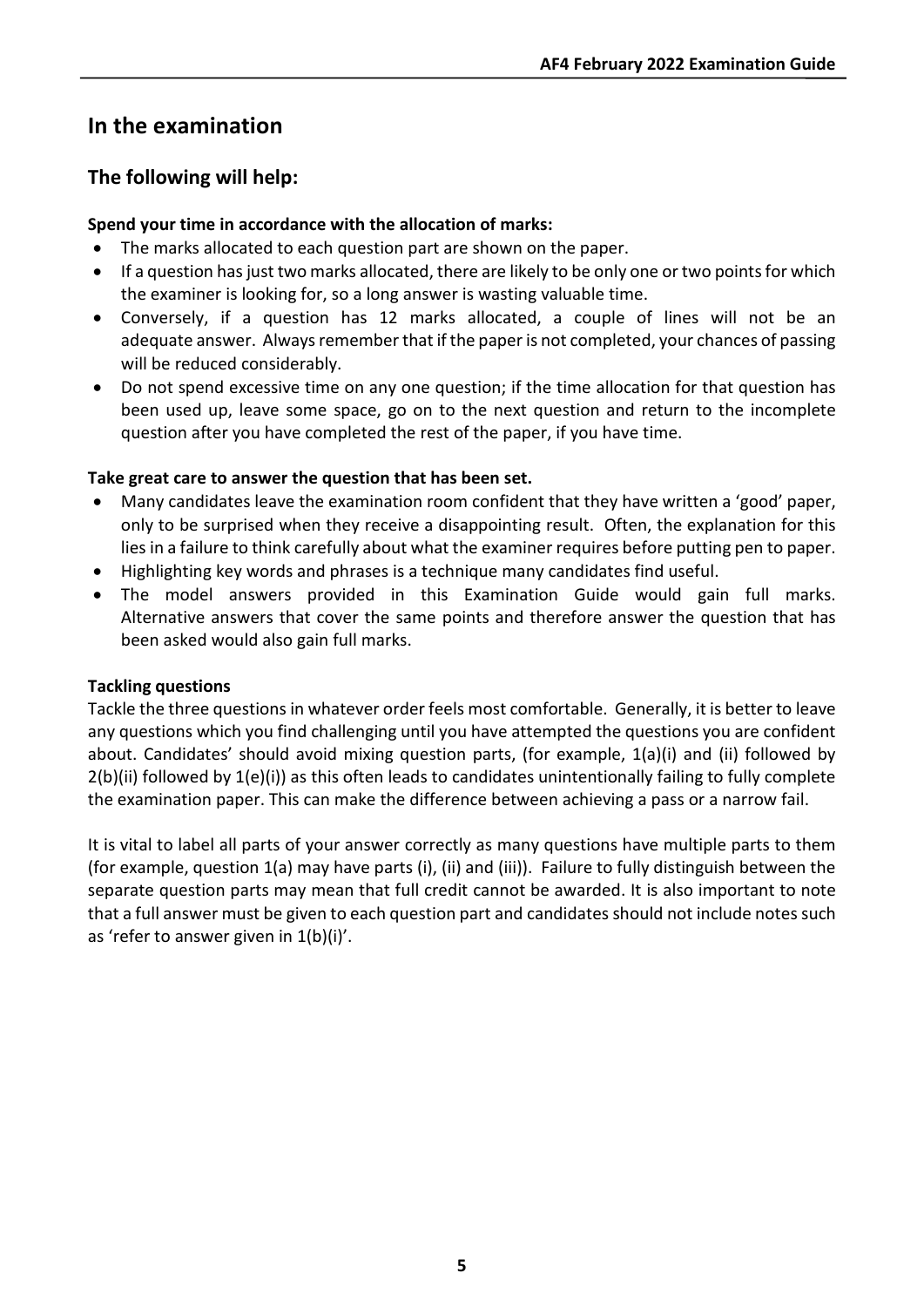#### **Answer format**

Unless the question requires you to produce an answer in a particular format, such as a letter or a report, you should use 'bullet points' or short paragraphs. The model answers indicate what is acceptable for the different types of question.

Where you are asked to perform a calculation, it is important to show **all** the steps in your answer. The majority of the marks will be allocated for demonstrating the correct method of calculation.

Provided handwriting is legible, candidates will **not** lose marks if it is 'untidy'. Similarly, marks are not lost due to poor spelling or grammar.

#### **Calculators**

If you bring a calculator into the examination room, it must be a silent, battery or solar-powered, **non-programmable** calculator. The use of electronic equipment capable of being programmed to hold alphabetical or numerical data and/or formulae is prohibited. You may use a financial or scientific calculator, provided it meets these requirements. The majority of the marks will be allocated for demonstrating the correct method of calculation.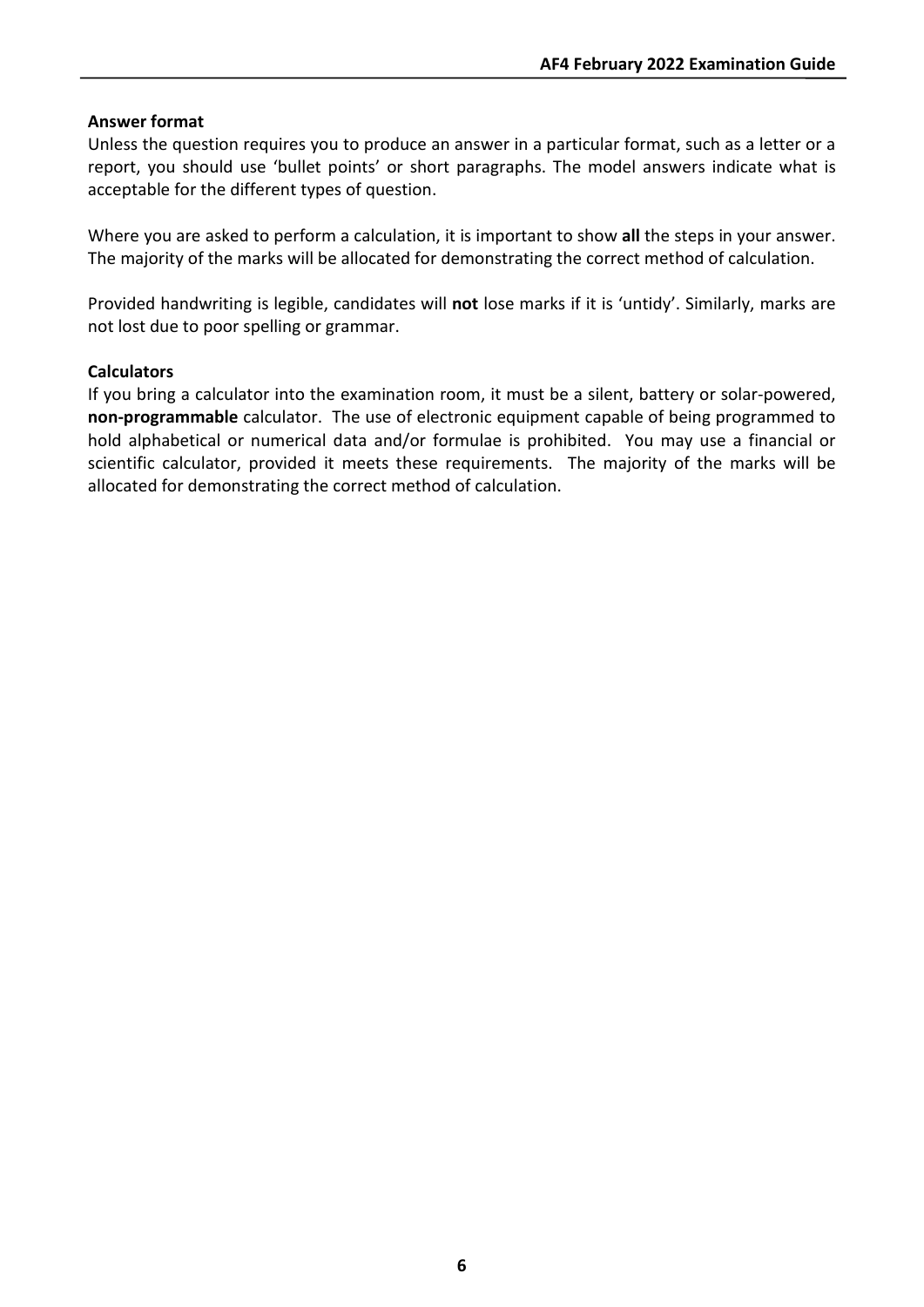## **EXAMINERS' COMMENTS**

#### **Candidates' overall performance**

Overall, candidates performed well in this paper, exceeding the level of performance seen in the previous session. The composition of the paper included a diverse range of syllabus areas based upon core content, areas tested frequently, complemented by peripheral content and those tested less frequently. This offered well-prepared candidates the opportunity to perform to a pass standard, while offering better-prepared candidates the capability to excel.

Across the calculation questions, the majority of candidates showed all the relevant workings and those who did not perform well either used incorrect values within the correct formula or used the incorrect formula.

In non-calculation questions, candidates who did not perform well displayed two common behaviours: firstly, a proclivity for repetition of the same point(s) several times either within the same question-part or within different question-parts of a question, in effect duplicating their answer to part (i) in part (ii).

Secondly, in questions relating to investment risks and behavioural finance, the regurgitation of model answers from previous Examination Guides, for example the same long list of investment risks or behaviours. It is important that candidates read the question being asked carefully and ensure their answeris aligned with the requirements of the question, as answers containing vague or generic answers are unlikely to be awarded many of the available marks.

It was pleasing to see fewer candidates writing expansive, narrative-style answers, usually written in the belief that the more they wrote, the more marks would be awarded, in favour of more candidates answering with a succinct, bullet-point focused style. This produces more effective exam technique and in general results in more marks being awarded.

A well-prepared candidate having undertaken robust revision would have been able to achieve the pass standard.

#### **Question 1**

In part (a) candidates performed very well with the majority gaining all the available marks in part (a)(i). In part (a)(ii), most candidates identified at least half of the available marks, with better candidates also being awarded the mark for stating valid reasons for a 'one-off increase in earnings'.

In part (b) candidates performed well, with most candidates who used the correct formula achieved maximum marks. Those candidates who did not perform either used the incorrect formula or did not show all the stages of their calculation.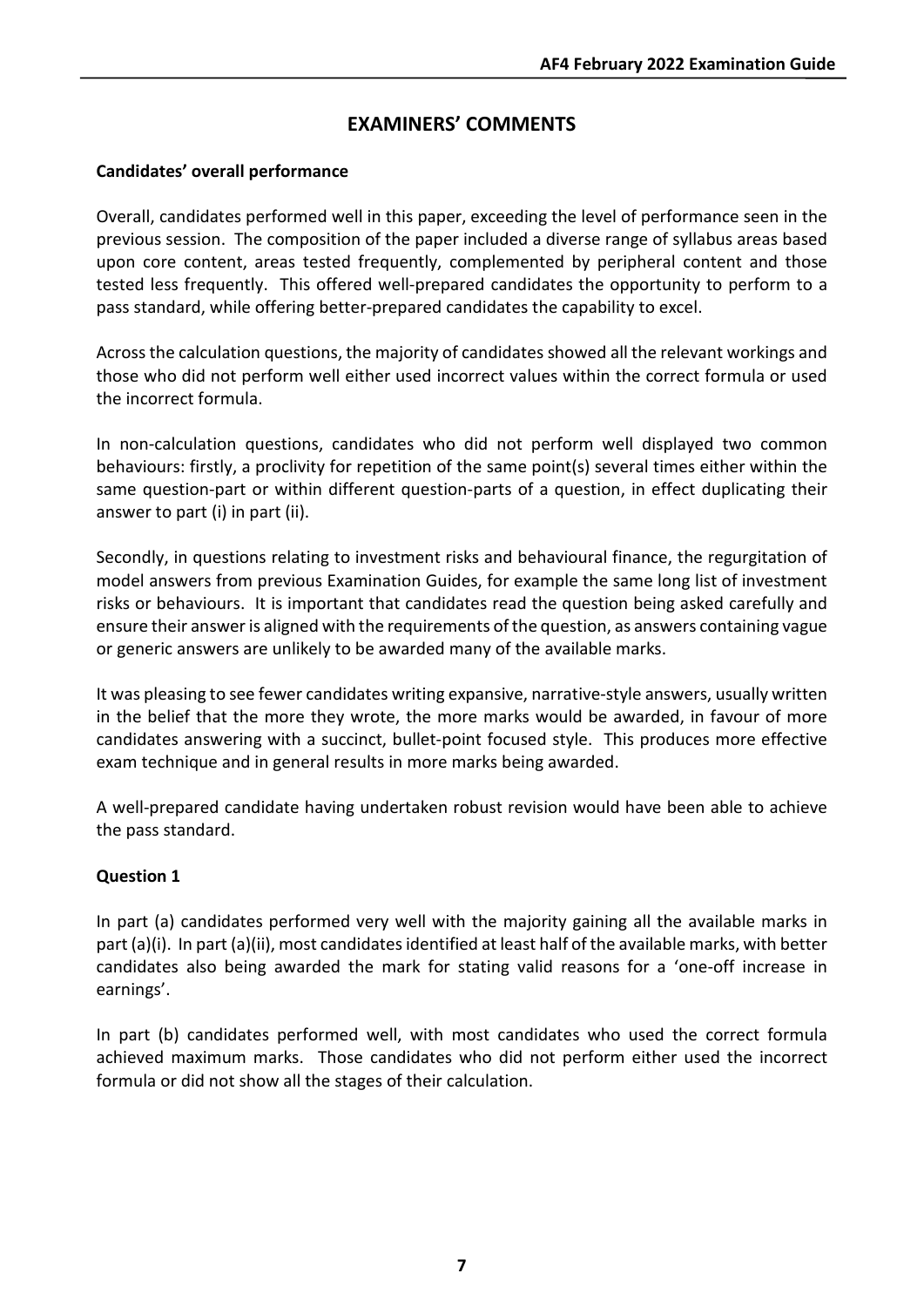In part (c) candidates performed very well. In part (c)(i), almost all candidates were awarded maximum marks. Those candidates who did not achieve the maximum marks available usually only stated three strategies, where the question had asked for four. In part (c)(ii), candidates performed adequately. A high proportion of candidates simply stated a list of risks and reasons that were generic rather than specific to the question-part. This list was often a mixture of similar model answers from previous Examination Guides, setting out various general investment risks, many of which did not relate to the case study and so did not answer the question being asked.

In part (d) candidates performed adequately. In part (d)(i) the majority of candidates identified at least one method of index weighting. In part (d)(ii) the majority of candidates gained at least two out of the four marks available. In part (d)(iii) candidates did not perform well although this was the first time this area of the syllabus was tested. It was pleasing to see a reasonable proportion of candidates identified two of the four marks available.

In part (e) candidates performed very well with almost all candidates achieving a high number of the marks available, with a significant proportion being awarded maximum marks. This question-part brought together three measures that would normally be tested separately so it was pleasing to see candidates were able to connect them and apply their respective, distinct purposes.

In part (f) candidates performed adequately. A notable proportion of candidates attempted to calculate rather than state the levels of FSCS protection. Most candidates identified the correct investment limit and that direct equities were not covered. Candidates who did not perform well either stated an incorrect investment limit, with some stating £50,000 and in a few instances even £48,000 (the latter being more than a decade out-of-date), and/or that the investment and pension limits – for a pension provider not a SIPP operator – are the same. As FSCS limits are tested at Certificate and Diploma levels, it is perhaps surprising to see the relatively poor level of existing knowledge at Advanced Diploma level.

In part (g) candidates performed well. In part (g)(i) the majority of candidates gained four or all five marks available. In part (g)(ii) most candidates achieved in the upper half of the available marks, performing better than the previous occasion when this syllabus area was tested for the first time. It was pleasing to see a significant proportion of candidates analysed the case study and were awarded the marks for 'reduce equity/market/volatility risk', 'invest in fixed interest/diversification across asset classes' and for 'increase cash/hold sufficient level of cash/take withdrawals from cash'.

In part (h) candidates performed very well. Those candidates who did not perform well used incorrect variables in their calculations. A reasonable proportion of candidates rounded up the SDRT figure, which would be correct for SD only, perhaps in the belief that as their answer at two decimal places included pence, the next mark had to be to round up. The majority of candidates who stated a figure for the PTM levy were correct although a reasonable number of candidates were out by a factor of 10 and even 100, both for the SDRT and PTM figures. As a consequence, these candidates offered total SDRT/PTM figures ranging from £584 to £5,933, the latter being more than one half of the purchase cost of the shares. However, overall performance on this question-part showed a notable improvement compared to the previous occasion it was tested.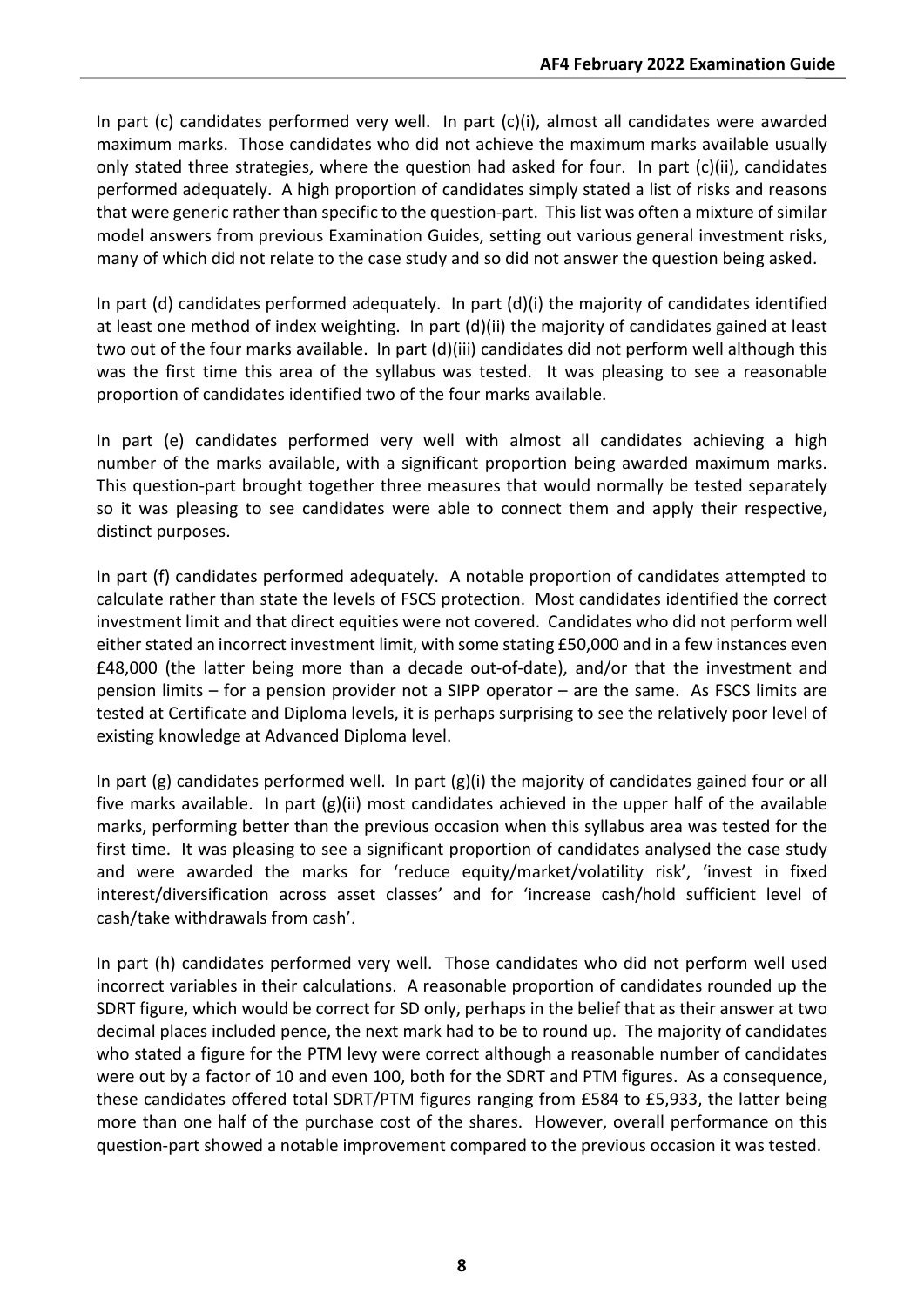## **Question 2**

In part (a) candidates performed adequately. Both question-parts were tested for the first time, so it was pleasing to see a good proportion of candidates achieving in the upper half of the marks available across both question-parts. In part (a)(i) candidates who did not perform well generally stated generic due diligence factors relating to platform selection – perhaps based upon this being the model answer to previous question-parts on platforms – and in part (a)(ii), then duplicated their answers from part (a)(i). However, those candidates who performed well used the case study to extract and identify marks in both parts (a)(i) and (a)(ii).

In part (b) candidates performed very well. The majority of candidates were awarded the maximum marks available in parts (b)(i) and part (b)(ii). In part (b)(i) the only mark that was generally not awarded was where candidates stated 'ISA income totally tax-free' and did not break this down by the equities and fixed interest components. In part (b)(ii) a reasonable proportion of candidates did not include the DA and PSA in their calculation, despite having stating these in their answer to part (b)(i). A small number of candidates incorrectly applied HRT to their calculations.

In part (c) candidates performed adequately. In part (c)(i) the majority of candidates gained around or in the upper half of the marks available. It was pleasing to see an increasing number of candidates identify 'Accessibility' and 'Liquidity' as separate risks, even if their outline of each was often the wrong way around. In part (c)(ii) most candidates achieved one or two marks out of those available with a small number of candidates achieving maximum marks.

In part (d) candidates performed well. In part  $(d)(i)$  almost all candidates gained four or all five marks available, demonstrating widespread knowledge of this definition. In part (d)(ii) most candidates gained at least one of the three marks available, which was pleasing at this syllabus area was tested for the first time.

## **Question 3**

Overall candidates performed well in part (a). In part (a)(i) the majority of candidates gained three marks and only did not gain all the marks available due to not showing the output of the first subtraction, in effect jumping a stage in their answer. In part (a)(ii) most candidates gained at least one mark with better-prepared candidates being awarded the 'similar return could have been achieved through passive/active management not worth the cost' mark.

In part (b) candidates performed adequately. Part (b)(i) was tested for the first time and as a consequence was a relative generic introduction to MPS. Many candidates explained the differences between advisory and discretionary management, often repeating content contained in the case study. A number of candidates also stated an MPS to be the same as a DIM arrangement. In part (b)(ii) the majority of candidates achieved around or in the upper half of the six marks available. Candidates who did not perform well listed general client factors that would be gathered at the fact-finding stage and were not specific to the evaluation of a DIM service.

In part (c) candidates performed very well, with almost all candidates identifying the economic cycle in the correct sequence. Those candidates who did not perform well either put the stages out of sequence or stated incorrect stages, using unrelated economic terms.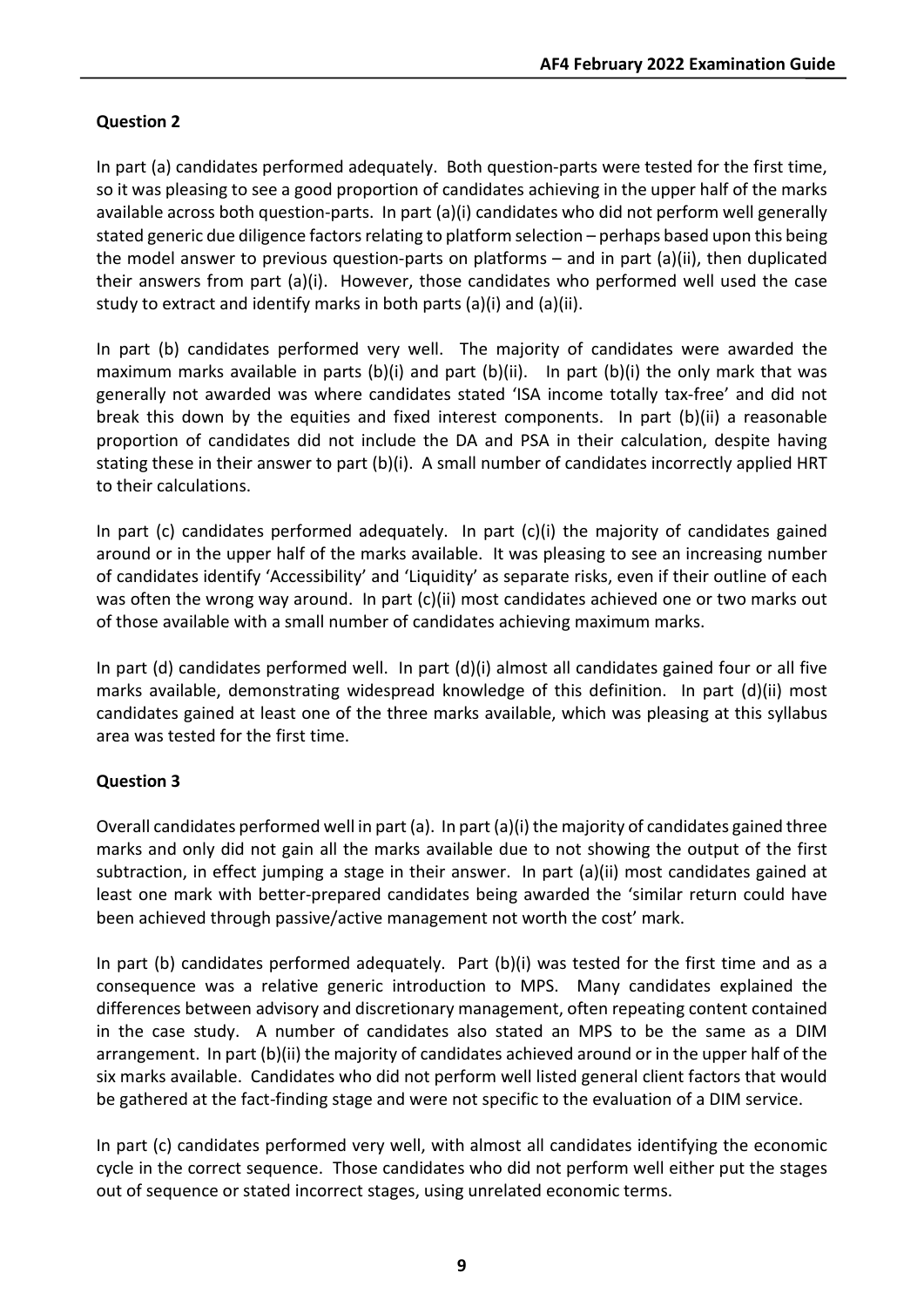In part (d) candidates performed adequately. Candidate knowledge of macro-economics and the relevant syllabus areas is consistently poor, although part (d) was divided into three sub-question parts to offer greater opportunity for candidates to be awarded more marks. In part (d)(i) most candidates knew the main difference between the definitions. In part (d)(ii) the majority of candidates identified the correct measure and had a basic awareness of why it is the better indicator. In part (d)(iii) the majority of candidates identified 'increase interest rates' although a proportion got this point the wrong way around. In addition, perhaps as a result of recent actions by the Bank of England MPC, a good proportion of candidates were awarded the marks for QE and/or QT.

In part (e) candidates performed well. This is the second time this area has been tested and it was pleasing to see there was notable improvement over the previous occasion, with a small number of candidates being awarded nearly all of the marks available. Most candidates either identified two of the main types or two of the main purposes, although often a purpose did not match the correct type.

In part (f) candidates performed well. The majority of candidates gained in the upper half of the marks available and a good proportion of candidates achieved all of the available marks. Those candidates who performed well connected the reason to information contained in the case study. Those who did not perform well listed multiple biases with reasons that were unrelated to the case study.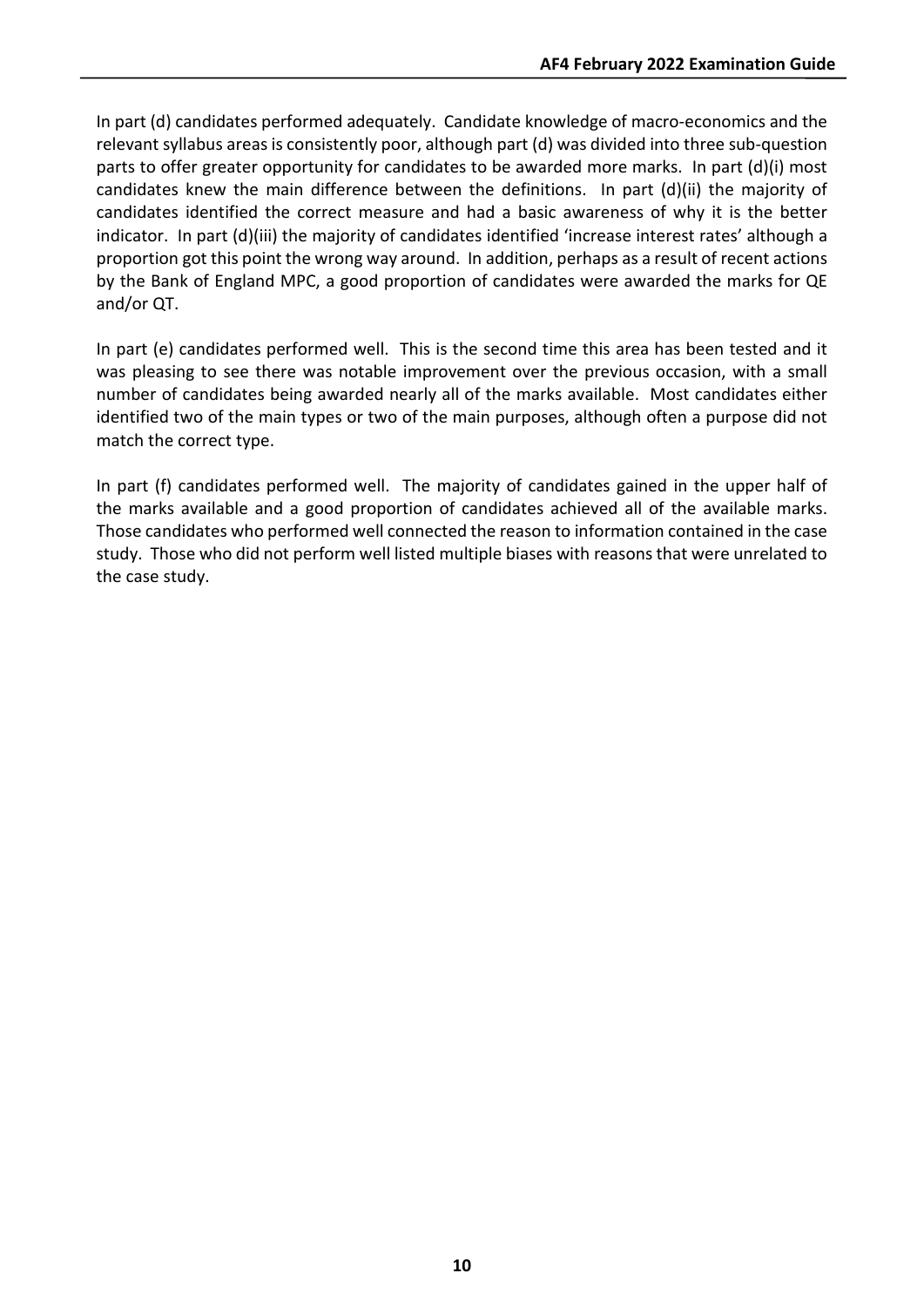

Chartered Insurance Institute

# **AF4**

# **Advanced Diploma in Financial Planning**

# **Unit AF4 – Investment planning**

## **February 2022 examination**

#### **SPECIAL NOTICES**

**All questions in this paper are based on English law and practice applicable in the tax year 2021/2022, unless stated otherwise in the question, and should be answered accordingly.**

**It should be assumed that all individuals are domiciled and resident in the UK unless otherwise stated.**

## **Instructions**

- Three hours are allowed for this paper.
- **Do not begin writing until the invigilator instructs you to.**
- **Read the instructions on page 3 carefully before answering any questions.**
- Provide the information requested on the answer book and form B.
- You are allowed to write on the inside pages of this question paper, but you must **NOT** write your name, candidate number, PIN or any other identification anywhere on this question paper.
- The answer book and this question paper must **both be handed in personally by you** to the invigilator before you leave the examination room. **Failure to comply with this regulation will result in your paper not being marked and you may be prevented from entering this examination in the future.**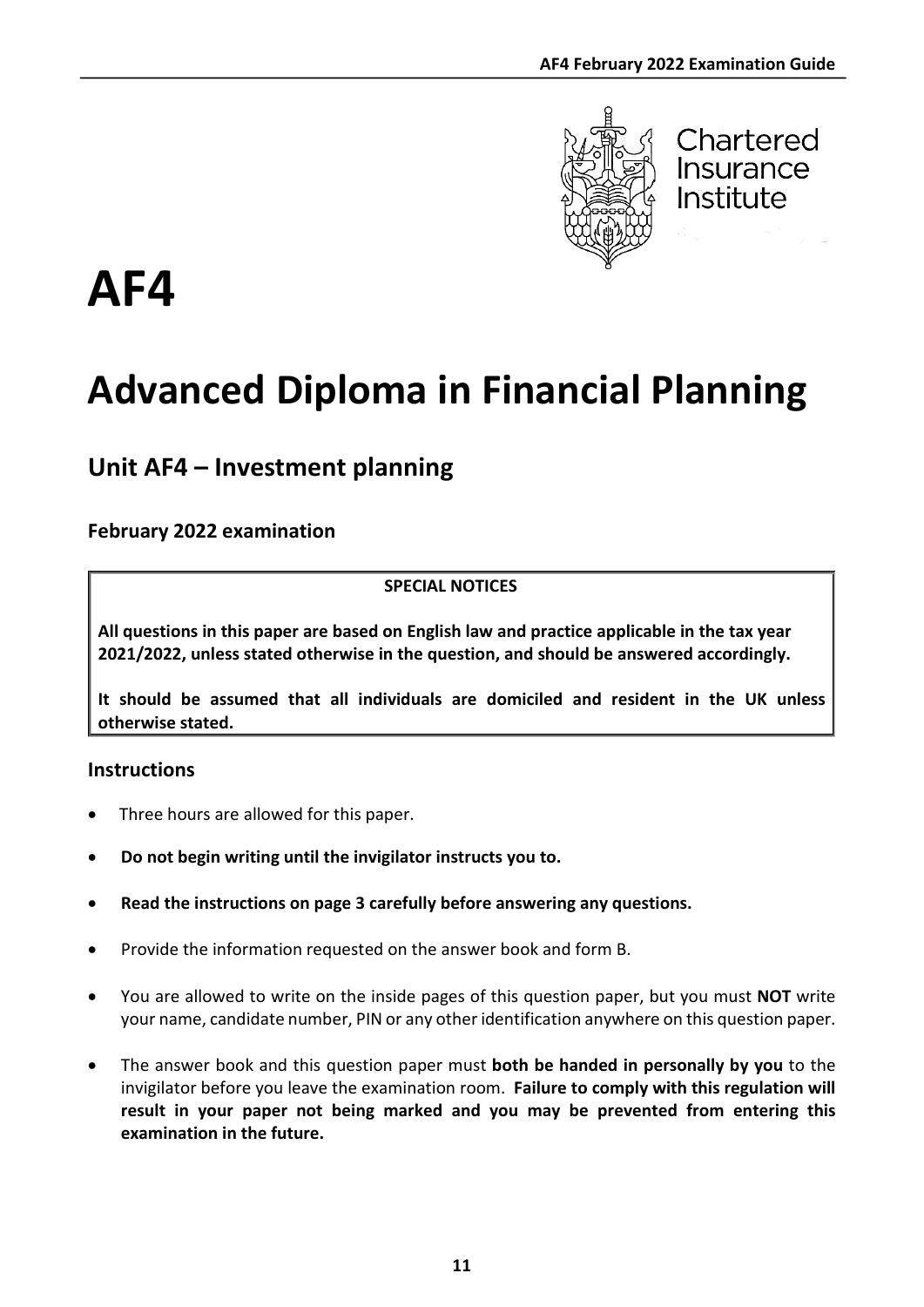# **Unit AF4 – Investment planning**

## **Instructions to candidates**

## **Read the instructions below before answering any questions**

- **Three hours** are allowed for this paper which carries a total of 160 marks as follows:
- Section A: 80 marks
- Section B: 80 marks
- You are advised to spend approximately 90 minutes on Section A and 90 minutes on Section B.
- You are strongly advised to attempt **all** questions to gain maximum possible marks. The number of marks allocated to each question part is given next to the question and you should spend your time in accordance with that allocation.
- Read carefully all questions and information provided before starting to answer. Your answer will be marked strictly in accordance with the question set.
- You may find it helpful in some places to make rough notes in the answer booklet. If you do this, you should cross through these notes before you hand in the booklet.
- It is important to show all steps in a calculation, even if you have used a calculator.
- If you bring a calculator into the examination room, it must be a silent, battery or solar-powered, non-programmable calculator. The use of electronic equipment capable of being programmed to hold alphabetic or numerical data and/or formulae is prohibited. You may use a financial or scientific calculator, provided it meets these requirements.
- Tax tables are provided at the back of this question paper.
- Answer each question on a new page and leave six lines blank after each question part.

**Subject to providing sufficient detail you are advised to be as brief and concise as possible, using note format and short sentences on separate lines wherever possible.**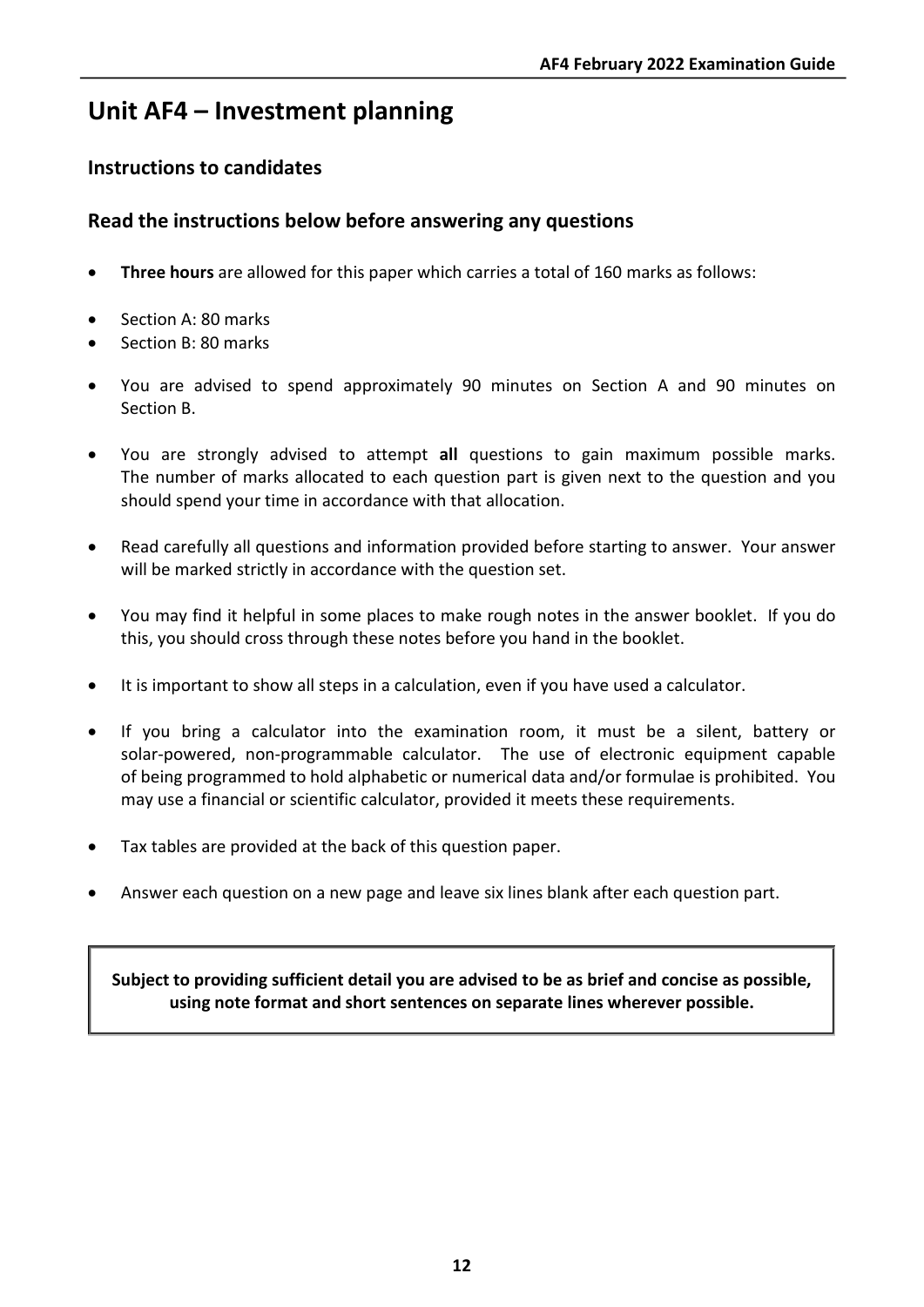#### **SECTION A**

#### **This question is compulsory and carries 80 marks**

#### **Question 1**

**Read carefully all information provided in the case study before attempting the questions. Your answers should take into account the clients' circumstances as set out in the case study. Please carry out ALL of the tasks (a), (b), (c), (d), (e), (f), (g) and (h) which follow.**

Edward, aged 61, is a self-employed consultant in the energy sector. Over the past decade, his net profits have averaged £75,000 per annum but this figure has reduced significantly over the past two years.

Edward had originally planned to stop working at age 70. However, he would now like to discuss ways of generating an income stream from his portfolio sooner than planned. Edward is considering an income stream of £48,000 per annum for the next two years to subsidise his consultancy earnings. At the end of this period, he believes his net profit will return to its previous average.

Edward has two personal pensions with a combined current value of £390,000. He does not currently make any contributions and has not taken any benefits from the plans. Edward also has an investment portfolio with a current value of £490,000. The portfolio consists of a wide range of equity-based Exchange Traded Funds (ETFs), as set out in **Table 1** below.

| Provider            | Country       | Index                       | <b>Current value</b> |
|---------------------|---------------|-----------------------------|----------------------|
| <b>XYZ Passives</b> | UK            | <b>FTSE 100</b>             | £80,000              |
| <b>XYZ Passives</b> | UK            | FTSE All-Share              | £110,000             |
| 3W Funds            | North America | S&P 500                     | £103,000             |
| Longview            | North America | <b>NASDAQ</b>               | £140,000             |
| Simple Indices      | Japan         | <b>MSCI Japan Small Cap</b> | £57,000              |

#### **Table 1**

In addition, Edward has accumulated shares in a UK-listed oil and gas exploration company, Submersh plc, details of which are set out in **Table 2** below.

#### **Table 2**

| Number of    | <b>Current share</b> | Earning after | Dividend per | <b>Number of</b> |
|--------------|----------------------|---------------|--------------|------------------|
| shares owned | price                | taxation      | share        | shares in issue  |
| 18,000       | 448p                 | £35,400,000   | 16.2p        | 28,000,000       |

The sector average price earnings ratio for Submersh plc is 9.8.

The Submersh plc shares are held via a platform. For the past four years, Edward has allowed the dividends to accumulate in the platform's cash account which pays no interest.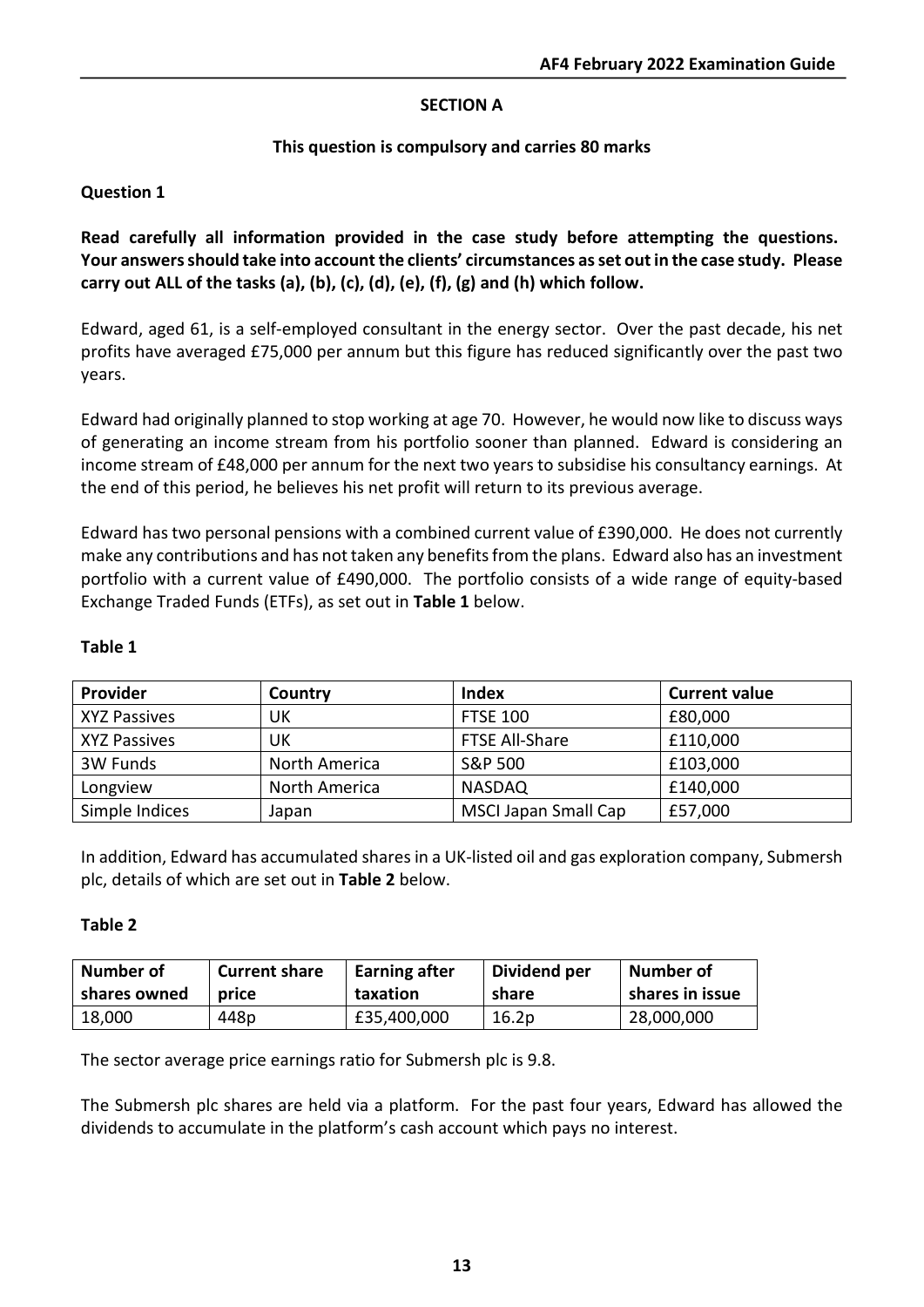#### **Questions**

*To gain maximum marks for calculations you must show all your workings and express your answer to two decimal places.*

| (a) | (i)   | Calculate, showing all your workings, the price earnings (P/E) ratio for Submersh<br>plc.                                                                                    | (5)  |
|-----|-------|------------------------------------------------------------------------------------------------------------------------------------------------------------------------------|------|
|     | (ii)  | Compare the P/E ratio of Submersh plc, based upon your answer to part (a)(i)<br>above, to its sector average and explain briefly the possible reasons for the<br>difference. | (4)  |
| (b) | (i)   | Calculate, showing all your workings, the dividend cover for Submersh plc.                                                                                                   | (4)  |
|     | (ii)  | Comment briefly on what can be deduced from the dividend cover figure based<br>upon your answer to part (b)(i) above.                                                        | (3)  |
| (c) | (i)   | State the four main types of index replication strategy and describe briefly how<br>each strategy works.                                                                     | (8)  |
|     | (ii)  | Identify five specific investment risks to which Edward may be exposed within his<br>investment portfolio and state one reason for each risk.                                | (10) |
| (d) | (i)   | State the three main ways in which a stock market index is weighted.                                                                                                         | (3)  |
|     | (ii)  | Identify four events that can cause a constituent company to enter or leave the<br>FTSE 100 at a periodic rebalancing.                                                       | (4)  |
|     | (iii) | Explain briefly what is meant by 'free float' and how it affects a company's<br>weighting in FTSE UK indices.                                                                | (4)  |
| (e) |       | State three main metrics that would be used to measure the risk-adjusted return of an<br>actively-managed fund and outline two distinct purposes of each metric.             | (9)  |

**(f)** State the **maximum** Financial Services Compensation Scheme (FSCS) compensation limits that would apply to Edward's pension and investment assets. *Exclude the money accumulated within the cash account from your answer.* **(8)**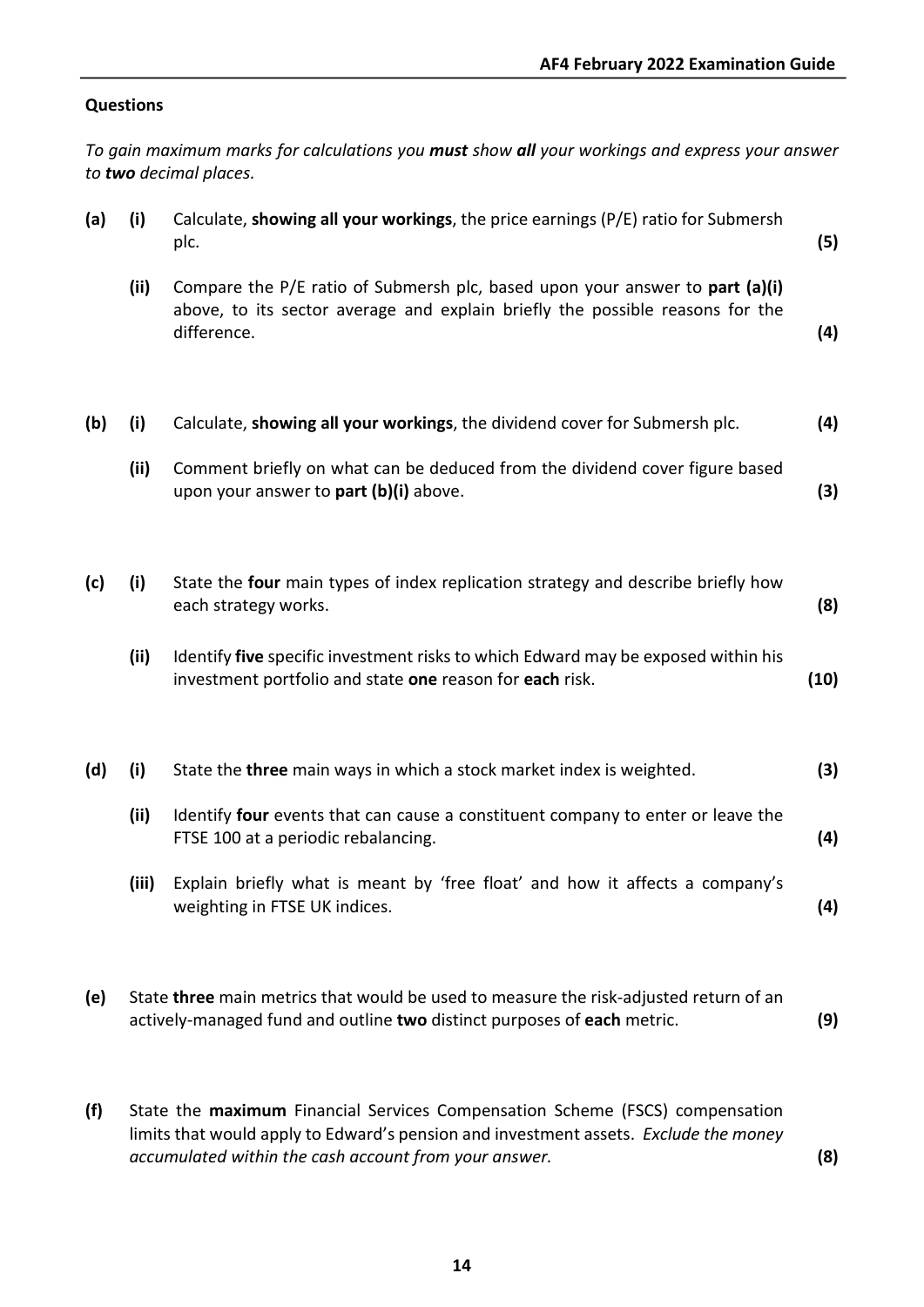- **(g) (i)** State the options that are open to Edward in respect of generating the income stream that he is considering from his personal pensions. *Assume that the provider(s) offers all of the available options*. **(5)**
	- **(ii)** Describe the actions that Edward could take to mitigate the effects of sequencing risk, if he were to consider drawing the income stream from his overall portfolio over the medium to long term. **(7)**

**(h)** Calculate, **showing all your workings**, the Stamp Duty Reserve Tax and any levy that Edward would pay if he used the cash from the accumulated dividends to purchase more shares in Submersh plc. *Assume that the number of shares owned by Edward and the dividend per share have remained unchanged for the past four years.* **(6)**

**Total marks available for this question: (80)**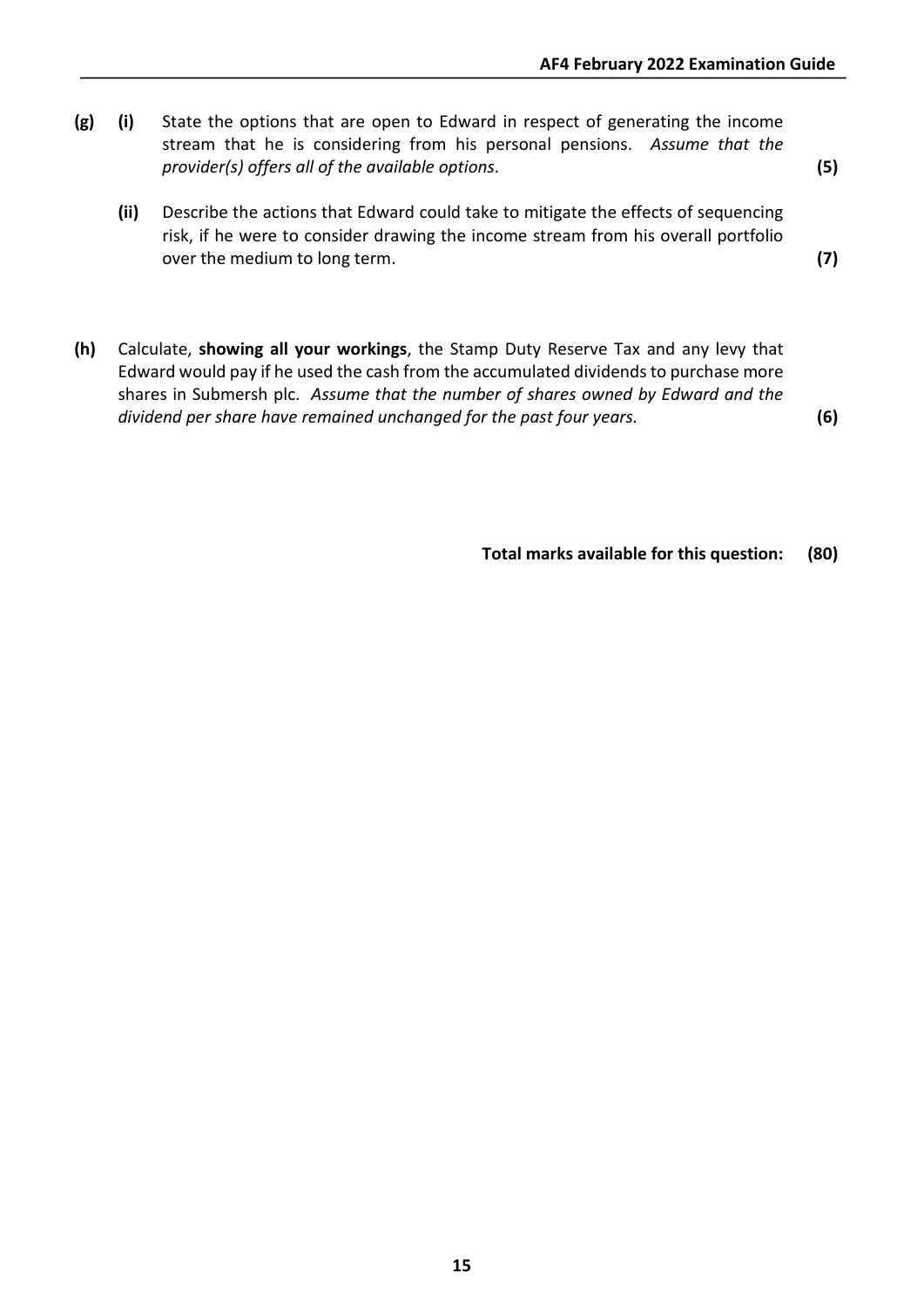#### **SECTION B**

#### **Both questions in this section are compulsory and carry an overall total of 80 marks**

#### **Question 2**

**Read carefully all information provided in the case study before attempting the questions. Your answers should take into account the client's circumstances as set out in the case study. Please carry out ALL of the tasks (a), (b), (c) and (d) which follow.**

Magda is an investment adviser within an authorised advisory firm. She is reviewing the portfolio of a retail client who has recently been taken on by the firm. The client's only income is a salary of £35,000 per annum and their primary objective is to generate a high level of additional income from their capital assets.

The client has asked Magda to research seemingly high-yielding alternative investments, such as peer-to-peer lending and student accommodation. While the client has stated that they have an adventurous attitude to risk, Magda believes that the client may not appreciate the difference between attitude to risk and capacity for loss.

Currently the client is invested in a range of directly-held UK equity income and strategic bond collective funds. These funds are held on a platform, within a general investment account (GIA) and a stocks and shares ISA, as per **Table 1** below.

| Wrapper    | Asset class           | <b>Current value</b> | <b>Current yield</b> |
|------------|-----------------------|----------------------|----------------------|
| <b>ISA</b> | Equity income         | £70,000              | 2.1%                 |
| <b>ISA</b> | Fixed interest        | £165,000             | 3.5%                 |
| GIA        | Equity income         | £110,000             | 2.1%                 |
| GIA        | <b>Fixed interest</b> | £95,000              | 3.5%                 |

#### **Table 1**

The platform on which the client's assets are held has recently communicated that it plans a significant technology upgrade that will mean migrating the platform to a new technology provider.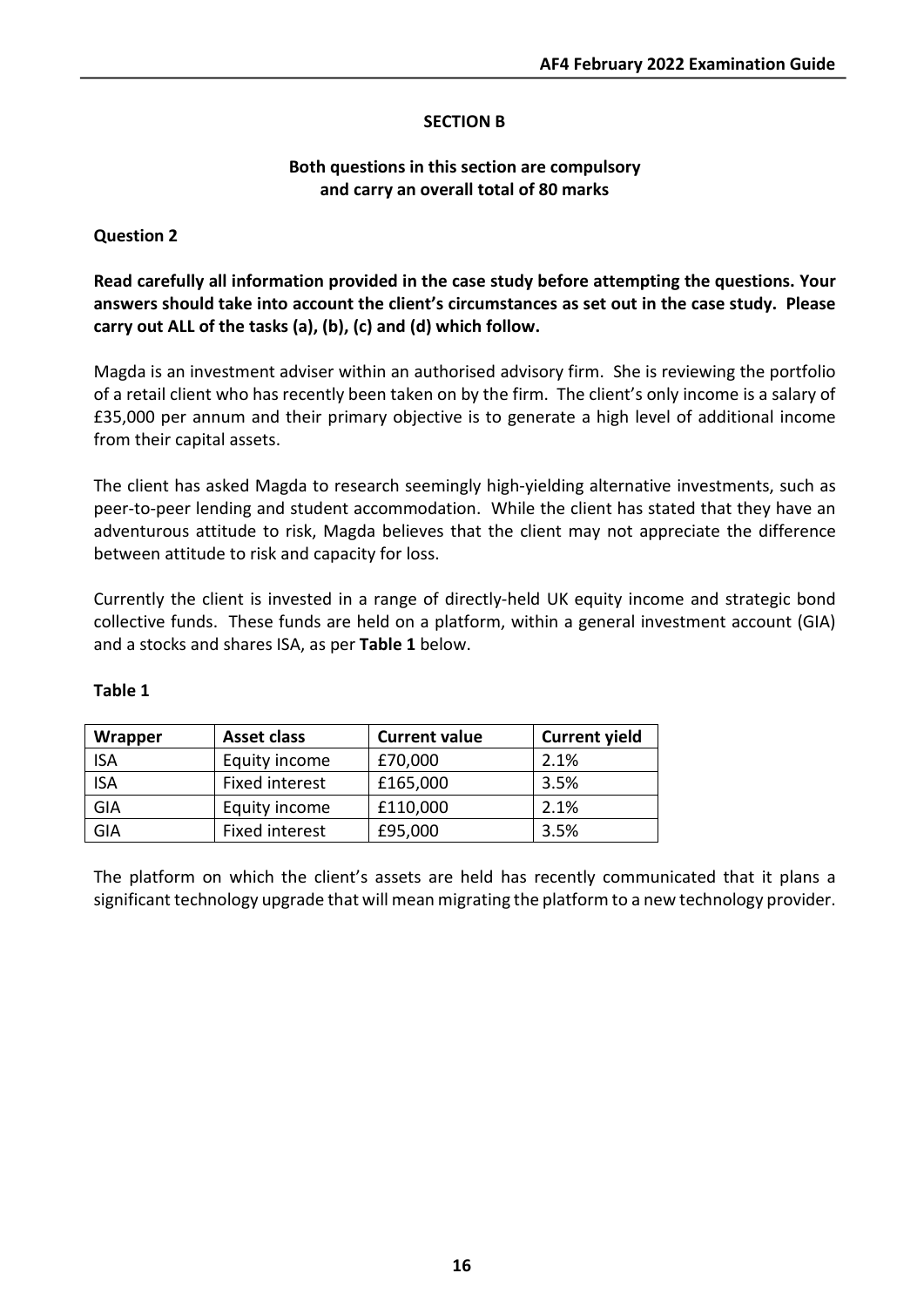#### **Questions**

*To gain maximum marks for calculations you must show all your workings and express your answer to two decimal places.*

| (a) | (i)  | State four areas that the advisory firm would need to consider, in respect of the<br>potential impact of the platform's change in technology provider on the advisory<br>firm. | (4) |
|-----|------|--------------------------------------------------------------------------------------------------------------------------------------------------------------------------------|-----|
|     | (ii) | State four main risks to the client that could arise during the migration process.                                                                                             | (4) |
| (b) | (i)  | State the tax treatment of the income generated from the funds held in the GIA<br>and ISA, based upon the client's tax position.                                               | (9) |
|     | (ii) | Calculate, showing all your workings, how much of the income generated by the<br>overall portfolio is subject to the client's personal taxation.                               | (6) |
| (c) | (i)  | Identify three main risks to which the client would be exposed if they invested in<br>high income alternative investments and outline each risk.                               | (6) |
|     | (ii) | Identify three factors that could impact on the potential to hold alternative assets<br>on a platform.                                                                         | (3) |
| (d) | (i)  | Describe briefly what is meant by the term 'capacity for loss'.                                                                                                                | (5) |
|     | (ii) | Outline three ways in which the effects of capacity for loss can be mitigated.                                                                                                 | (3) |

**Total marks available for this question: 40**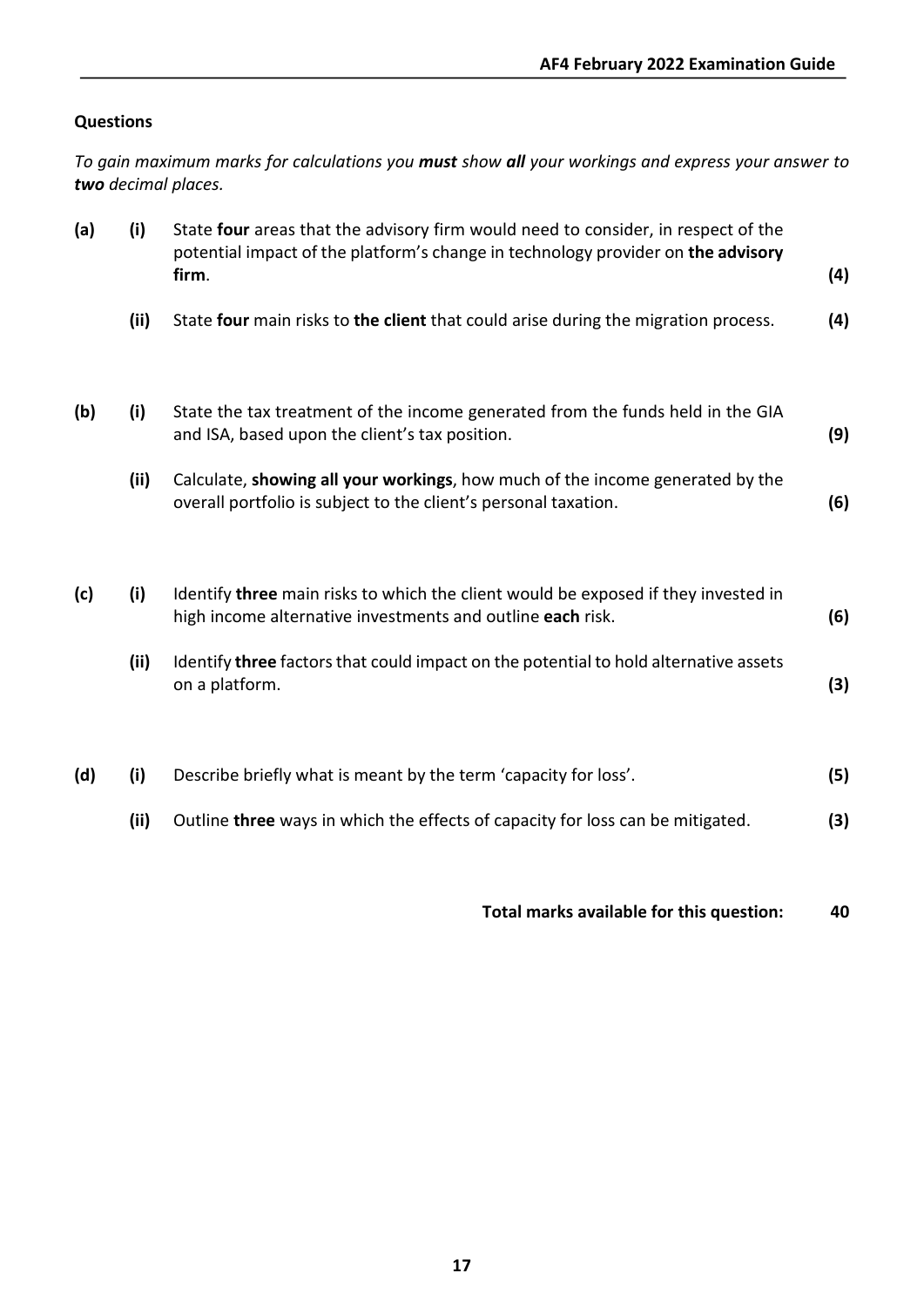#### **Question 3**

**Read carefully all information provided in the case study before attempting the questions. Your answers should take into account the client's circumstances as set out in the case study. Please carry out ALL of the tasks (a), (b), (c), (d) and (f) which follow.**

Abeo, a retail client, is about to have a review meeting with his financial adviser, Priya. In advance of the meeting, Priya has communicated that her firm is about to expand its discretionary investment management (DIM) service by offering its recently-launched, managed portfolio service (MPS) to a wider range of its clients.

The MPS is actively managed by the firm's investment committee and invests across a range of equity markets. The service is now a little over twelve months old and the annual performance data of one of its portfolios is set out in **Table 1** below.

#### **Table 1**

| Risk III fund return   Benchmark return   Tracking error |       |       | Risk-free return |
|----------------------------------------------------------|-------|-------|------------------|
| 10.7%                                                    | 10.4% | 1.65% | 0.15%            |

One of the objectives of the review meeting is to discuss whether Abeo should consider moving some of his current investment portfolio onto the MPS.

Abeo would like to discuss a potential investment that he saw online. The investment offers a 9% per annum fixed yield but makes little reference to capital. He says that his own research into investments has been successful in the past and he believes this particular one can deliver the stated income. In a previous conversation, Priya has outlined that the investment is highly sensitive to the economic cycle in general and money supply in particular. Abeo has said that he would like to understand more about these factors.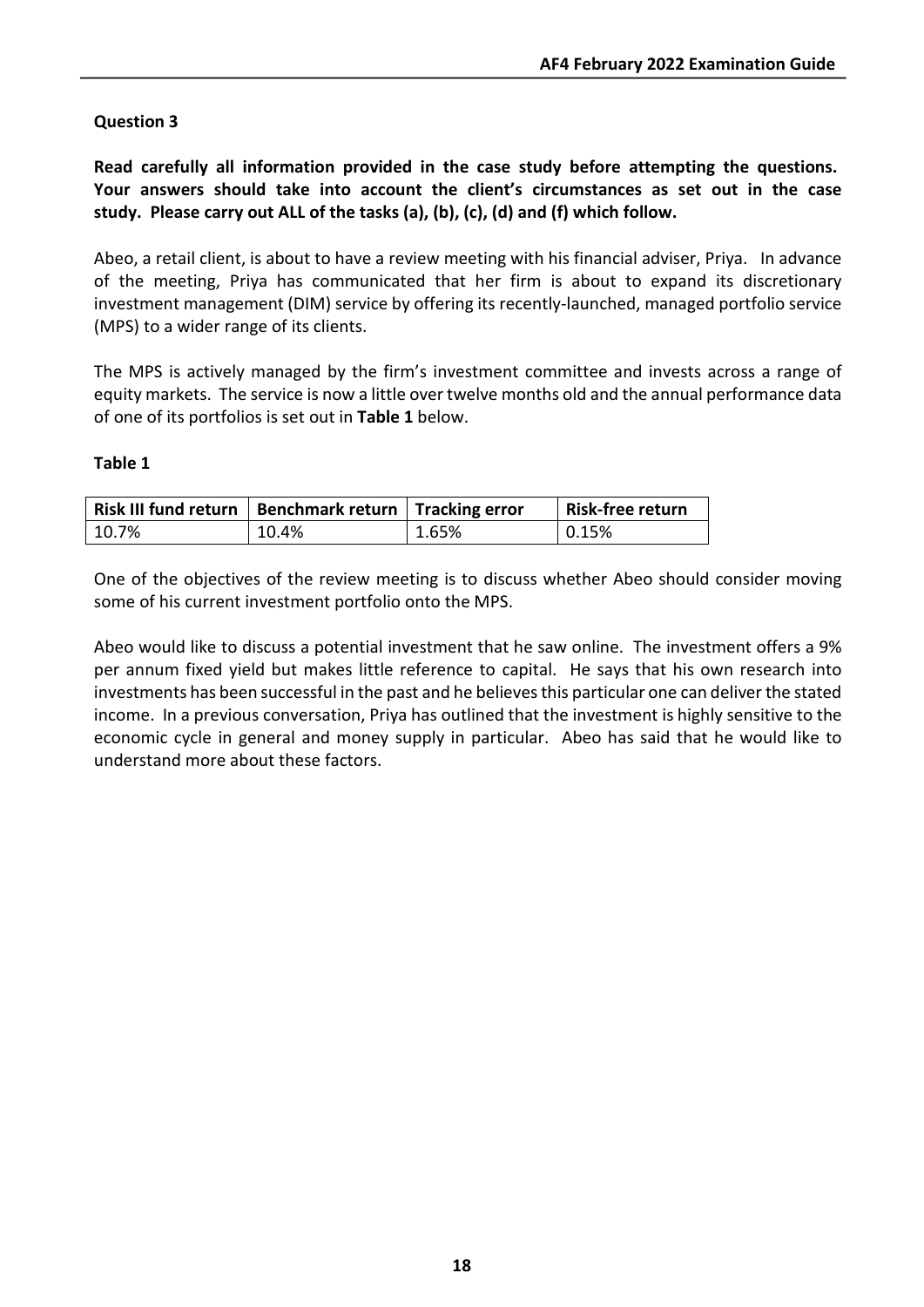#### **Questions**

*To gain maximum marks for calculations you must show all your workings and express your answers to two decimal places.* **(a) (i)** Calculate, **showing all your workings**, the information ratio for Risk III fund. **(4) (ii)** Comment on what can be deduced about Risk III fund's performance based upon the information ratio figure from your answer to **part (a)(i)** above. **(2) (b) (i)** Describe briefly the main features of an MPS. **(5) (ii)** Identify **six** main factors that Priya would take into consideration when evaluating a DIM service for Abeo. **(6) (c)** Identify the main phases of the economic cycle, **in the order that they occur**, starting with the recession phase. **(4) (d) (i)** State the **main** difference between the definitions of the M0 and M4 measures of money supply. **(3) (ii)** Identify which money supply measure best indicates overall economic growth and state **two** reasons why. **(3) (iii)** Explain briefly the likely monetary policy response to a sustained increase in money supply in the UK economy. **(3) (e)** State the **three** main types of benchmark and describe briefly the purpose of **each** type. **(6) (f)** From a behavioural finance perspective, identify **two** biases that relate to Abeo's view of the potential online investment and state **one** reason to explain each bias. **(4)**

**Total marks available for this question: 40**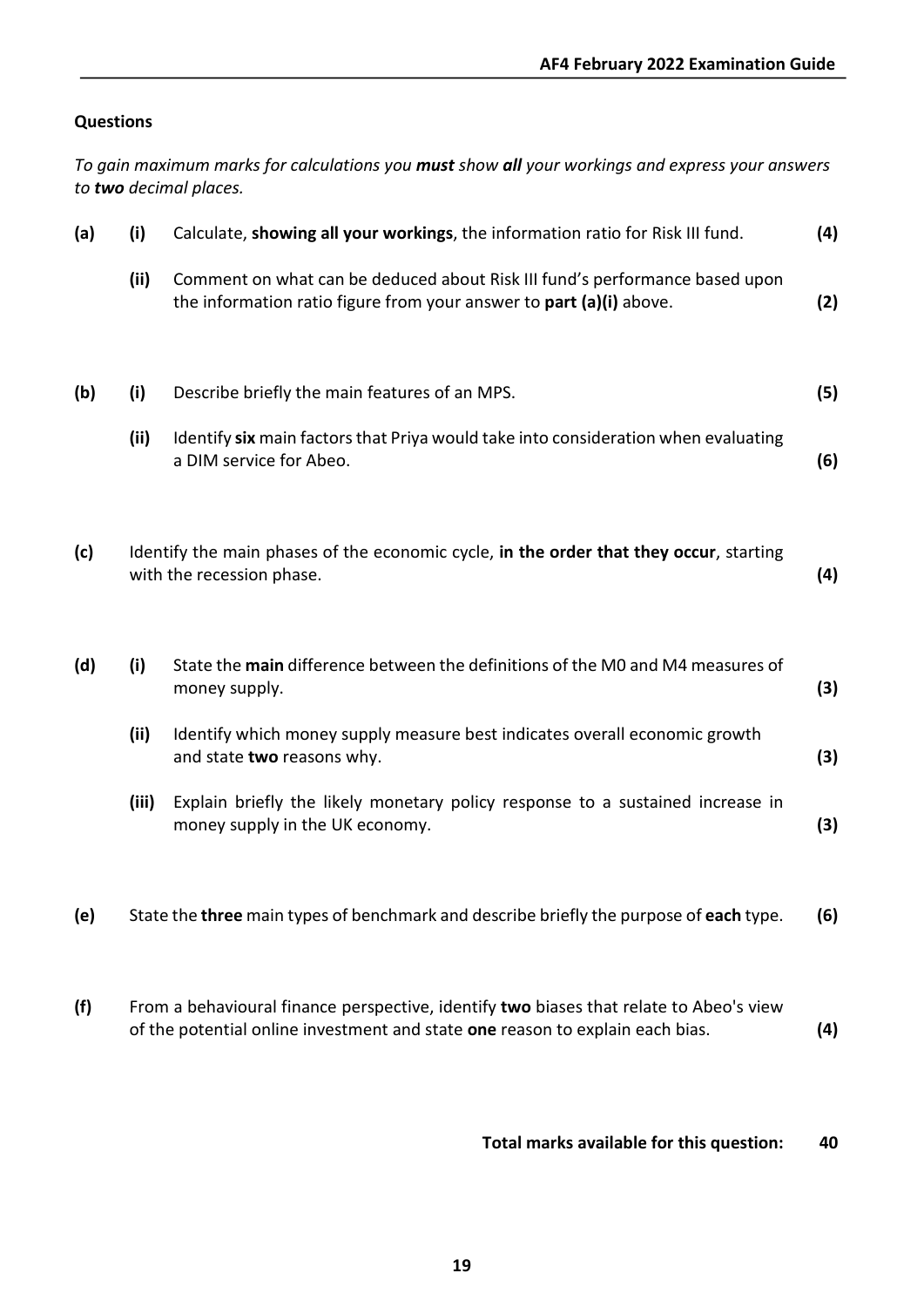#### **NOTE ON MODEL ANSWERS**

**The model answers given are those which would achieve maximum marks. However, there are alternative answers to some question parts which would also gain high marks. For the sake of clarity and brevity not all of these alternative answers are shown. An oblique (/) indicates an equally acceptable alternative answer.**

#### **Model answer for Question 1**

- **(a) (i)** £35,400,000 / £28,000,000 = 1.264285 = 126.43p 448p / 126.43p = 3.54
	- **(ii)** P/E is lower.
		- Undervalued/out of favour.
		- Bad management/decline in business.
		- Event causing a one-off increase in earnings.
- **(b) (i)** 16.2p x £28,000,000 = £4,536,000 £35,400,000 / £4,536,000 = 7.804232 = 7.8

#### **Alternative**

£35,4000,000 / £28,000,000 = 1.264285 = 126.43p  $126.43p / 16.2p = 7.8$ 

- **(ii)** *Candidates would have scored full marks for any three of the following:*
	- High coverage/dividend well-covered.
	- Retaining majority of profits.
	- Company financially stable/dividend secure/sustainable.
	- Low growth/ex-growth business.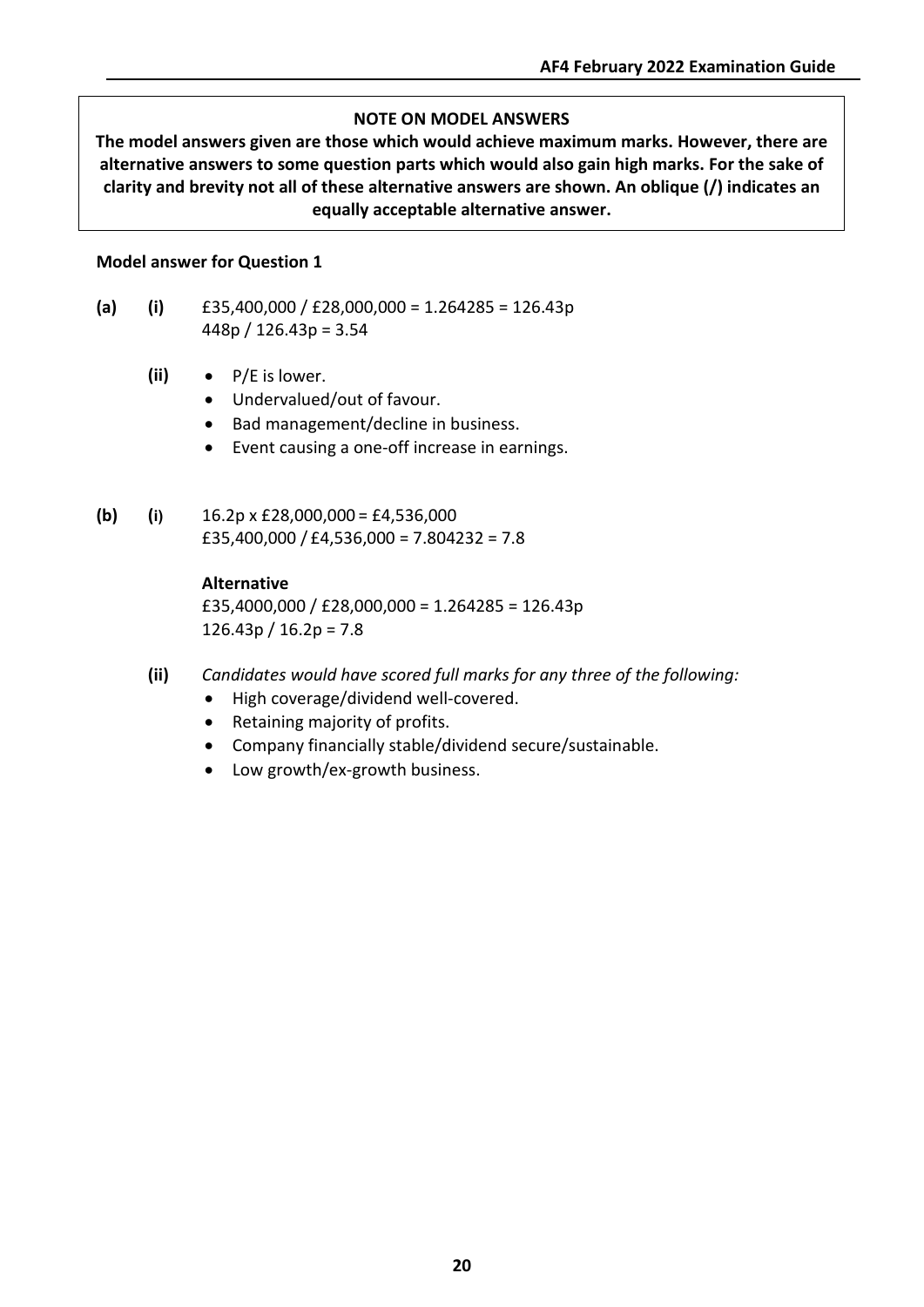- **(c) (i) Physical/Full Replication**
	- Buys all stocks within index in correct weighting.
	- **Stratified/Simplified Sampling**
	- Buys subset/selection/sample of stocks within index.
	- **Optimisation**
	- Buys computerised model of index.
	- **Synthetic**
	- Uses derivatives/swaps.
	- **(ii)** *Candidates would have scored full marks for any ten of the following:*
		- **Currency**
		- Exposed to Dollar/Yen/exchange rate movement.
		- **Concentration/Overlap**
		- Composition/market weighting of index/duplication/same stocks held in more than one fund.
		- **Market/Volatility**
		- NASDAQ/Japan Small Cap/beta likely to be greater than 1.
		- **Counterparty**
		- Failure of ETF.
		- **Passive/Product**
		- Replication style causes underperformance/underperforms index.
- **(d) (i)** Value/market capitalisation.
	- Price.
	- Equal/unweighted.
	- **(ii)** New listing/IPO.
		- Delisting/switch to another market/becomes ineligible.
		- Merger/acquisition/takeover.
		- Change in share price/market cap.
	- **(iii)** Proportion/percentage of shares;
		- traded on market.
		- Companies with less than minimum free float;
		- have weighting reduced.

#### **(e)** • **Alpha**

- Stock-picking/value added by manager.
- Excess return not explained by beta.
- **Sharpe**
- Excess return for every unit of risk/risk-free rate.
- Excess return over standard deviation.
- **Information Ratio**
- Consistency of manager.
- Excess return over benchmark.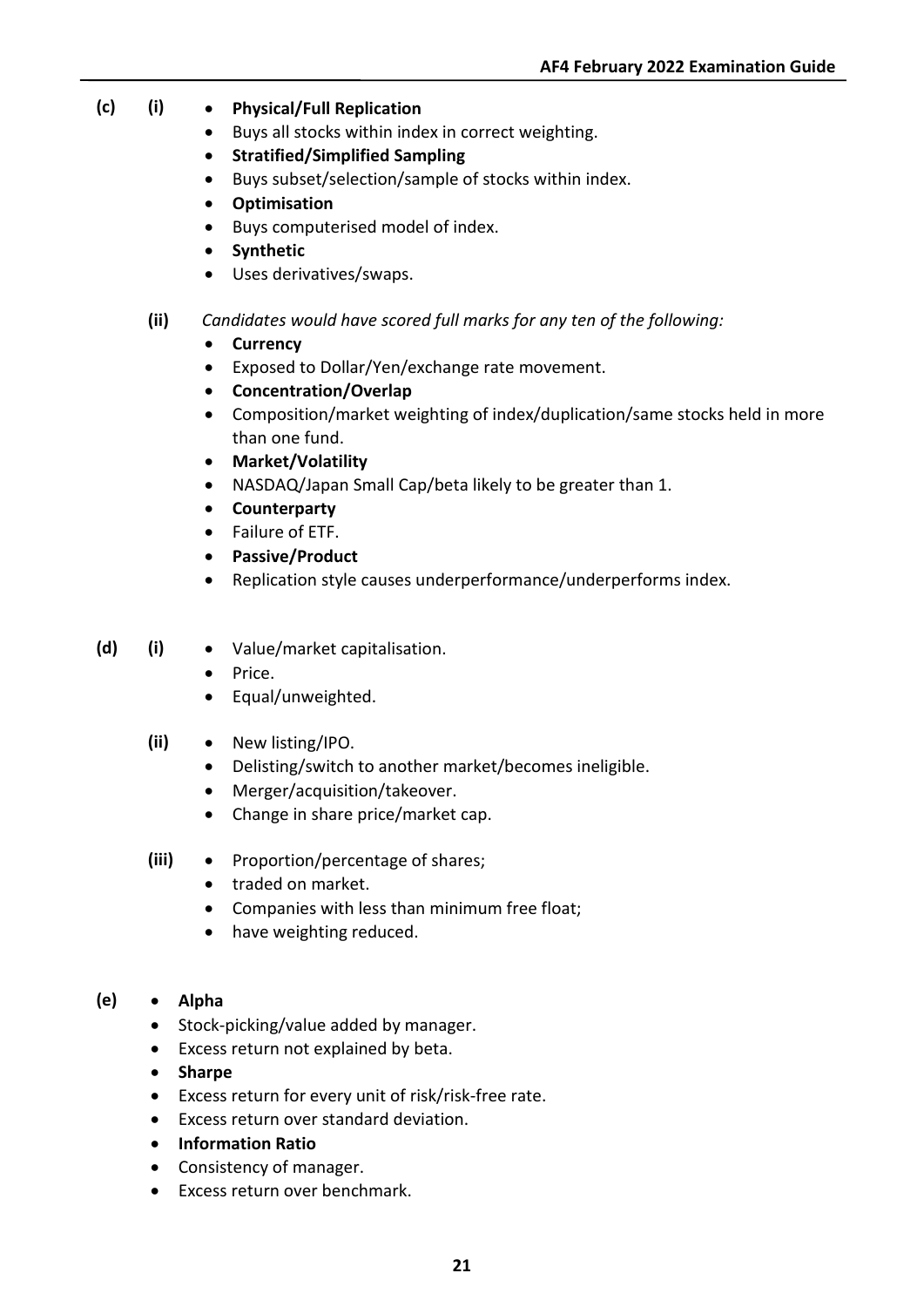**(f)** *Candidates would have scored full marks for any eight of the following:*

- **Investment;**
- £85,000;
- per firm.
- Shares;
- no protection.

#### **Pension;**

- 100%;
- without limit.
- per provider.
- SIPP;
- £85,000;
- per operator/firm.
- **(g) (i)** Drawdown/FAD.
	- PCLS only.
	- UFPLS.
	- Phased retirement.
	- Buy short-term/fixed term annuity.
	- **(ii)** *Candidates would have scored full marks for any seven of the following:*
		- Reduce the level of initial withdrawal.
		- Change the timing/frequency of withdrawals.
		- Stick to his original retirement plan/date.
		- Alter asset allocation/reduce equity/market/volatility risk.
		- Invest in fixed interest/diversification across asset classes.
		- Increase cash/hold sufficient level of cash/take withdrawals from cash.
		- Take natural income/dividends.
		- Secure income through annuity.
- **(h) SDRT**

 $16.2p \times 18,000 \times 4 =$ £11,664 £11,664 x  $0.5% = \text{\textsterling}58.32$ 

**PTM levy** £1

**Total** = £59.32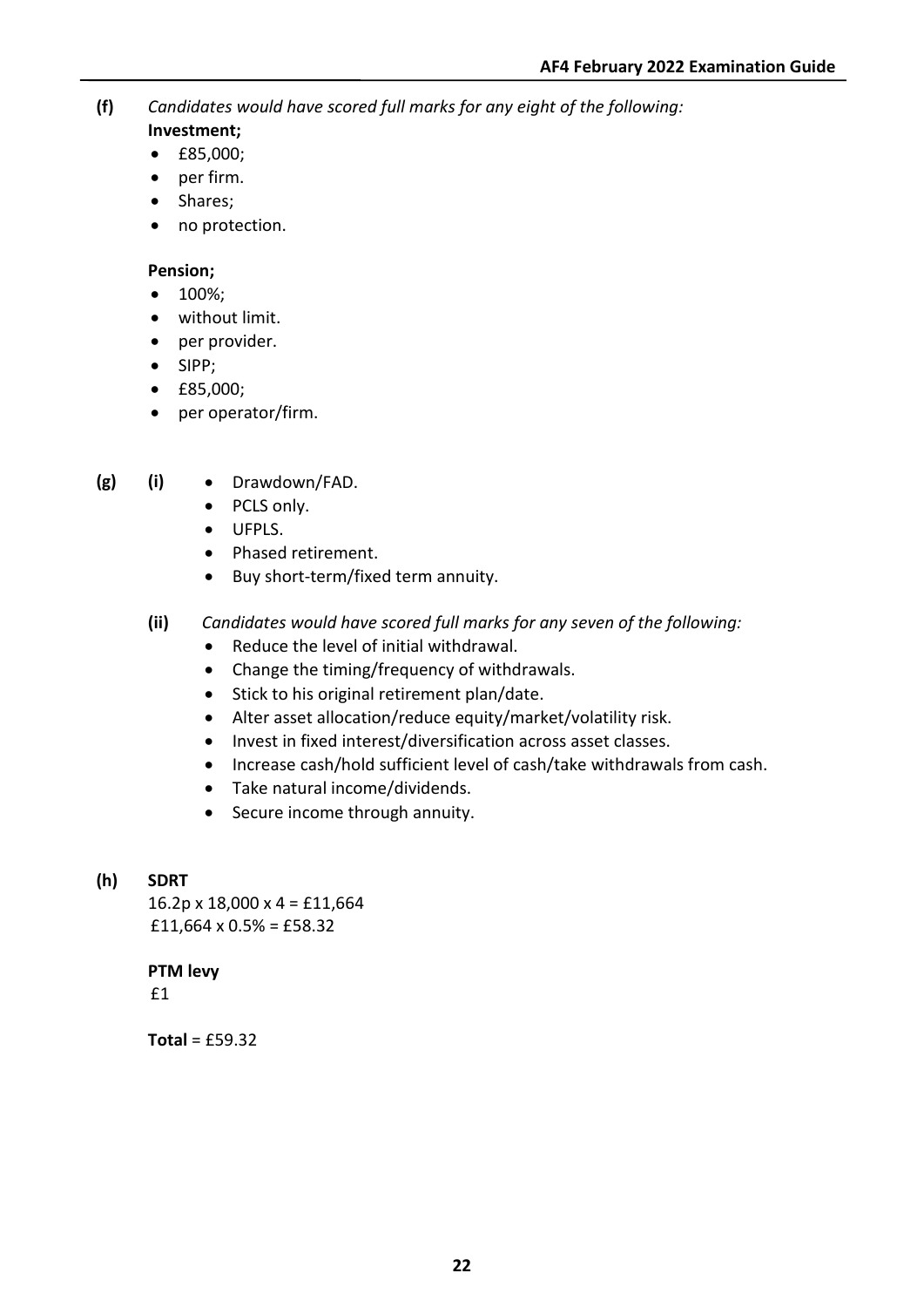#### **Model answer for Question 2**

- **(a) (i)** *Candidates would have scored full marks for any four of the following:*
	- Ownership of technology provider/conflict of interest/financial stability of tech provider.
	- Ability to meet existing clients' needs/expectations.
	- Timescale for upgrade/testing/phasing of migration.
	- Business continuity plan during upgrade/reliance on sole platform.
	- Front/back office compatibility/loss of functionality/tools/reporting.
	- Impact on firm's advice proposition/reputation.
	- Time/cost to firm.
	- **(ii)** *Candidates would have scored full marks for any four of the following:*
		- Loss of service/outage/access.
		- Loss of income payments.
		- Unable to trade/buy/sell/out of market.
		- Data breach/loss.
		- Loss of transaction history/legacy data.
		- Increase in costs.

#### **(b) (i) ISA**

- Dividends;
- and interest/distributions;
- free of personal taxation/not subject to Income Tax.

#### **GIA**

- Dividends;
- taxed at 7.5%;
- once DA/£2,000 used.
- Interest/Distributions;
- taxed at 20%;
- once PSA/£1,000 used.

#### **(ii) GIA**

 $£110,000 \times 2.1\% = £2,310$ less £2,000 = £310. £95,000  $\times$  3.5% = £3,325 less £1,000 = £2,325.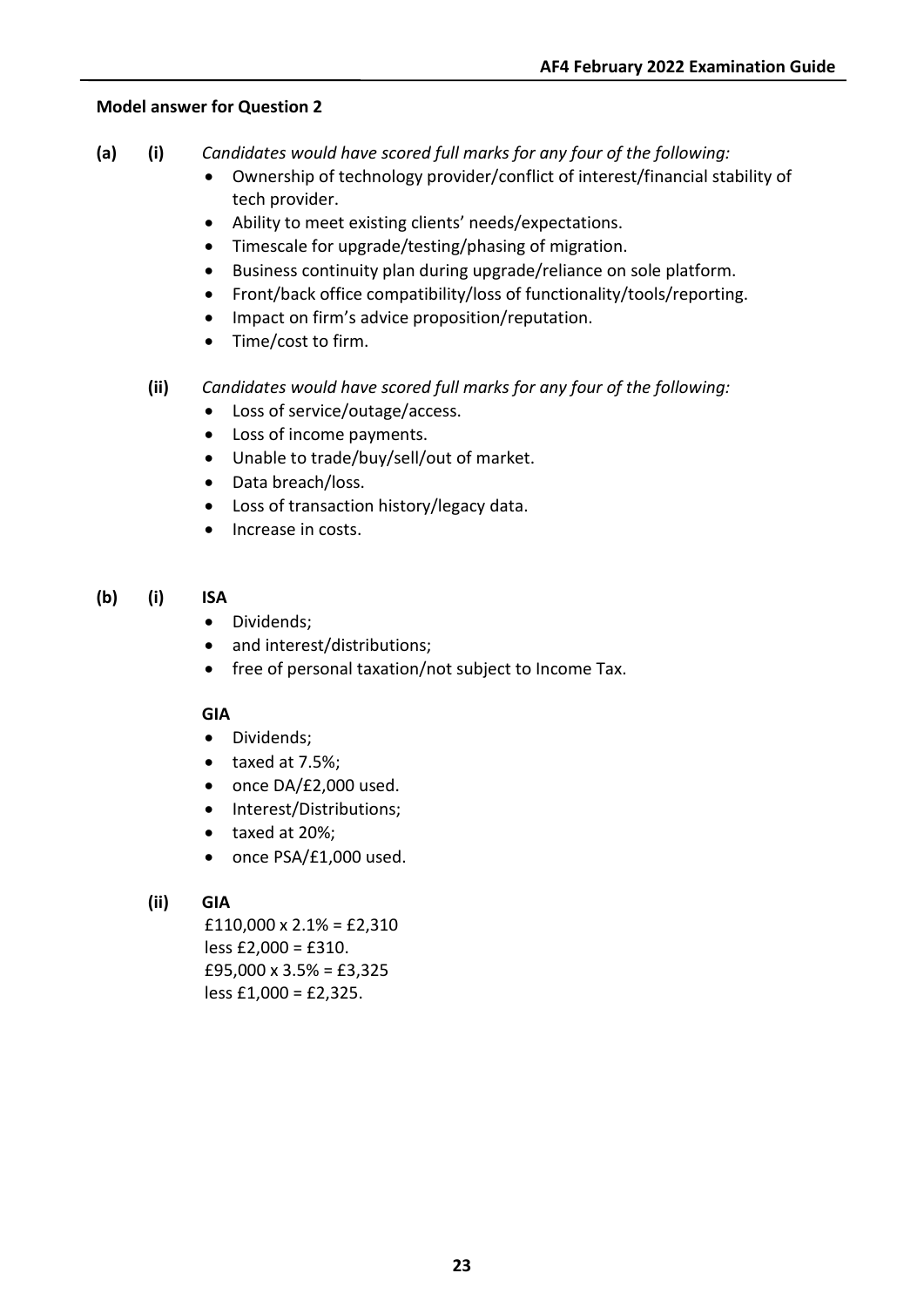- **(c) (i)** *Candidates would have scored full marks for any six of the following:*
	- **Income**
	- May be unsustainable/cut/not paid.
	- **Unregulated**
	- Not subject to FSCS/investor protection.
	- **Accessibility**
	- Unable to sell underlying assets.
	- **Liquidity**
	- Wide price spread/hard to sell.
	- **Capital loss/Valuation**
	- Assets may be written down/down-valued.
	- **Correlation**
	- May not be uncorrelated/may be more correlated with equities.
	- **Interest rate/Gearing**
	- Sensitive to interest rate rises/cyclical.
	- **(ii)** *Candidates would have scored full marks for any three of the following:*
		- Asset may not be eligible/not available to retail clients.
		- Dealing infrequent/not readily realisable/unable to sell.
		- Additional costs of ownership.
		- May require third party to transact/may have to trade manually.
		- Valuation/price may not show automatically/may have to input manually.
- **(d) (i)** The ability;
	- to absorb;
	- any negative investment event;
	- without an adverse/detrimental effect;
	- on lifestyle/standard of living.
	- **(ii)** *Candidates would have scored full marks for any three of the following:*
		- Reduce portfolio risk/AtR.
		- Hold sufficient cash to cover potential loss/event.
		- Invest less/only invest what client can afford to lose.
		- Discuss and agree CfL with client in advance.
		- Establish the actual risk the client is willing to take/not focus on the outcome.
		- Avoid overreliance on tools/simplified questions/inappropriate assessment of information.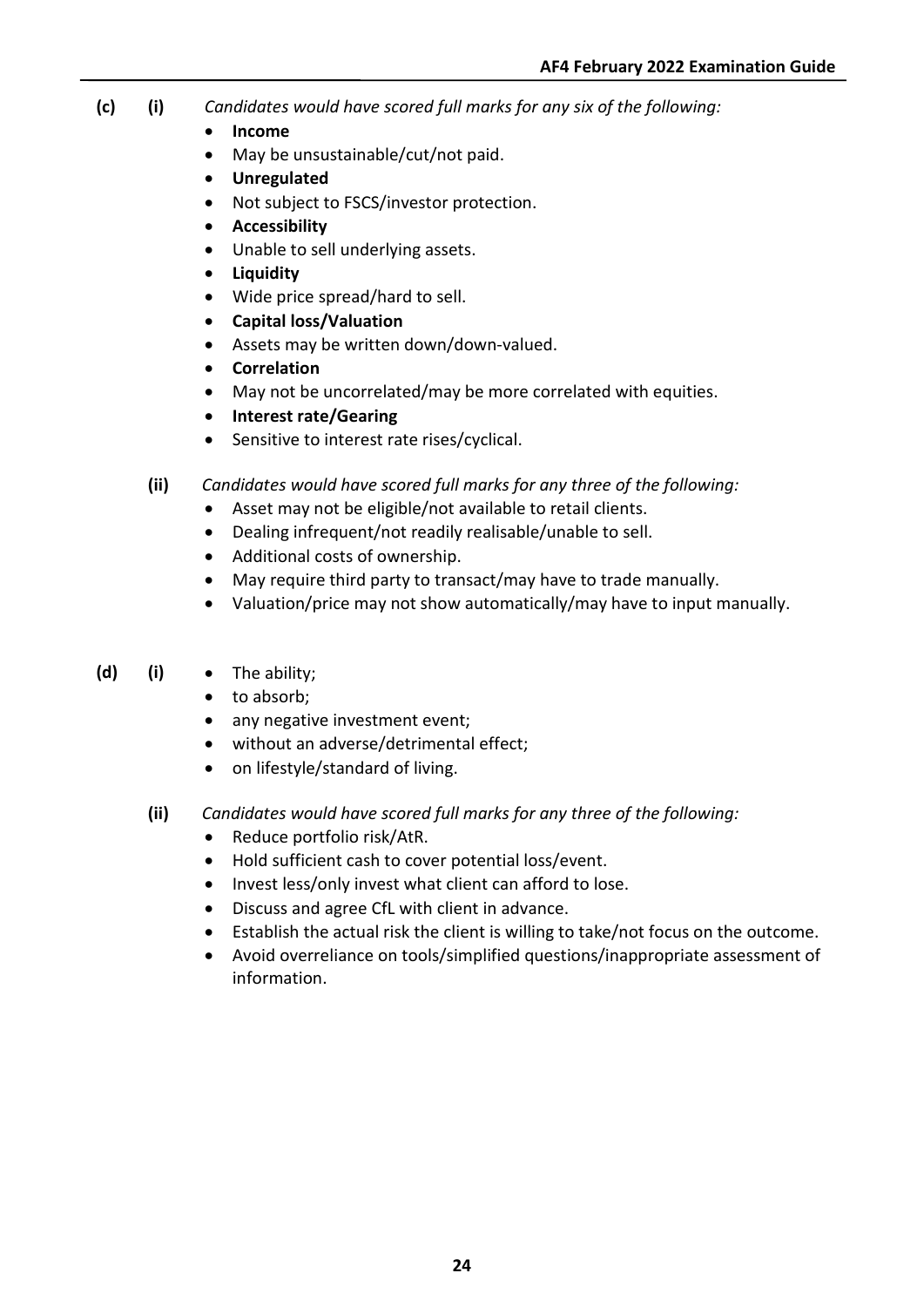#### **Model answer for Question 3**

- $(a)$  (i)  $10.7 10.4 = 0.3$  $0.3 / 1.65 = 0.181818 = 0.18$ 
	- **(ii)** *Candidates would have scored full marks for any two of the following:*
		- Value added by manager/outperformance.
		- Low risk-adjusted return/information ratio.
		- Similar return could have been achieved through passive/tracker fund/active management not worth the cost.

## **(b) (i)** *Candidates would have scored full marks for any five of the following:*

- Collectives-based.
- Low minimum investment.
- Asset allocation/fund selection determined centrally/by external manager/investment committee.
- Portfolio changes can result in client CGT liability.
- Range of risk-adjusted portfolios.
- Portfolios not bespoke to client/limited choice.
- Low cost.
- **(ii)** *Candidates would have scored full marks for any six of the following:*
	- Charges.
	- Overlap with existing/non-DIM assets.
	- Regulatory permissions/reputation/financial strength.
	- Past performance/track record.
	- Investment style/strategy.
	- Client's AtR/use of unsuitable/high risk assets.
	- Conflict of interest.
	- Basis of agreement.
	- Ownership of client.
- **(c)** Recovery.
	- Boom/expansion.
	- Contraction.
	- [Correct order of phases].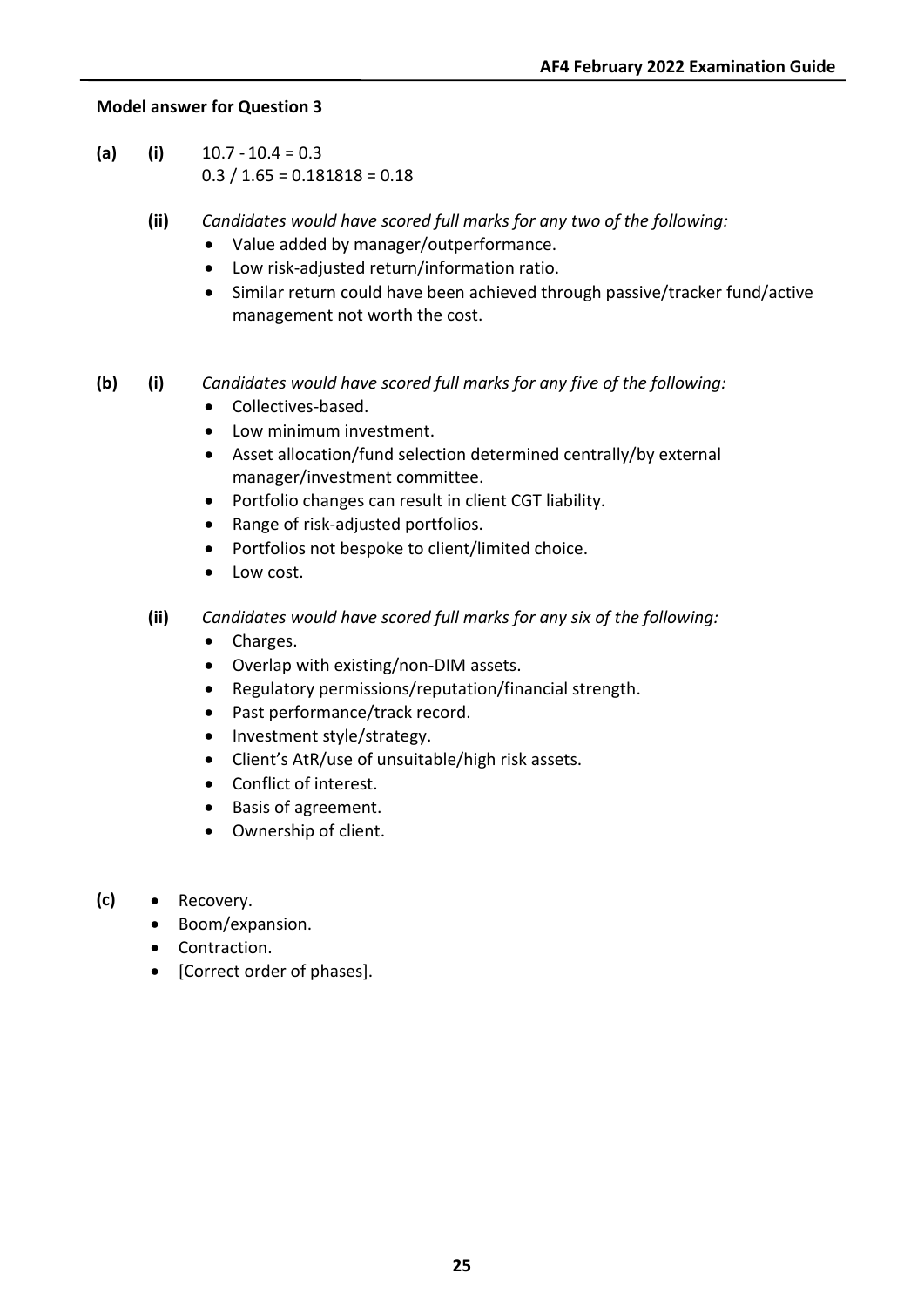- **(d) (i)** M0 excludes/M4 includes;
	- bank/building society accounts;
	- of UK residents.
	- **(ii)** M4.

*Candidates would have scored full marks for any two of the following:*

- Broader/wider scope.
- Reflects borrowing/lending.
- Reflects velocity/transfer of money.
- **(iii)** *Candidates would have scored full marks for any three of the following:*
	- Reduce/cease;
	- QE.
	- Sell bonds back to market/QT.
	- Increase interest rates.
- **(e) Target**;
	- measure/calculate performance/fee.
	- **Comparator**;
	- comparison of performance.
	- **Constraint**;
	- limit portfolio construction/asset allocation.
- **(f)** *Candidates would have scored full marks for any four of the following:*
	- **Anchoring;**
	- fixated on 9%.
	- **Overconfidence;**
	- believes own research is best/overreliance on own knowledge.
	- **Misunderstanding Of Probability;**
	- too focused on yield at expense of potential risk to capital.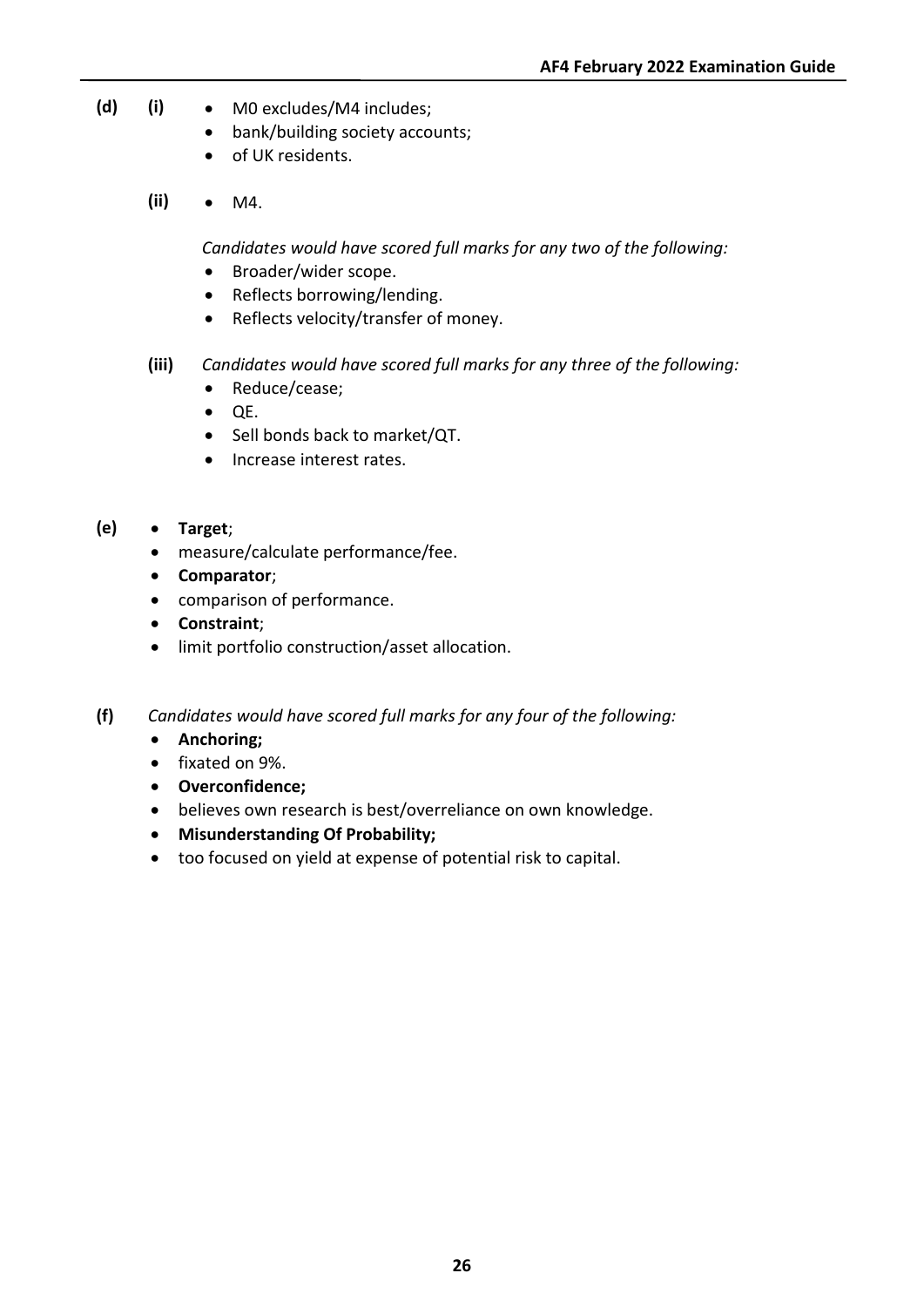#### **Glossary of terms**

*Some abbreviations candidates can you use in financial planning online exams:*

- **1.** AA Annual allowance
- **2.** ACD Authorised capital director
- **3.** AER Annual equivalent rate
- **4.** AMC Annual management charge
- **5.** APR Annual percentage rate
- **6.** APS Additional permitted subscription
- **7.** ART Additional-rate tax
- **8.** AtR Attitude to risk
- **9.** BRT Basic-rate tax
- **10.** CAPM Capital Asset Pricing Model
- **11.** CDS Credit default swap
- **12.** CfL Capacity for loss
- **13.** CGT Capital Gains Tax
- **14.** CPI Consumer Prices Index
- **15.** CTF Child trust fund
- **16.** DA Dividend allowance (only added as PSA is already included)
- **17.** DB Defined benefit
- **18.** DC Defined contribution
- **19.** DCF Discounted cash flow
- **20.** D/E Debt-to-equity
- **21.** DJIA Dow Jones Industrial Average
- **22.** DIM Discretionary investment management
- **23.** DFM Discretionary fund manager
- **24.** EBIT/EBITDA Earnings before interest and tax/depreciation and amortisation
- **25.** EIS Enterprise investment scheme
- **26.** EMH Efficient market hypothesis
- **27.** ESG Environmental, social and governance
- **28.** ETC Exchange traded commodity
- **29.** ETF Exchange traded fund
- **30.** ETN Exchange traded note
- **31.** ETP Exchange traded product
- **32.** EPS Earnings per share
- **33.** FAD Flexi-access drawdown
- **34.** FCA Financial Conduct Authority
- **35.** FoF Fund of funds
- **36.** FOS Financial Ombudsman Service
- **37.** FSCS Financial Services Compensation Scheme
- **38.** FTSE Financial Times Stock Exchange
- **39.** GAARP Growth at a reasonable price
- **40.** GDP Gross domestic product
- **41.** GIA General investment account
- **42.** HRT Higher-rate tax
- **43.** HTBISA Help to Buy individual savings account
- **44.** IA Investment Association
- **45.** ICVC Investment company with variable capital
- **46.** IHT Inheritance Tax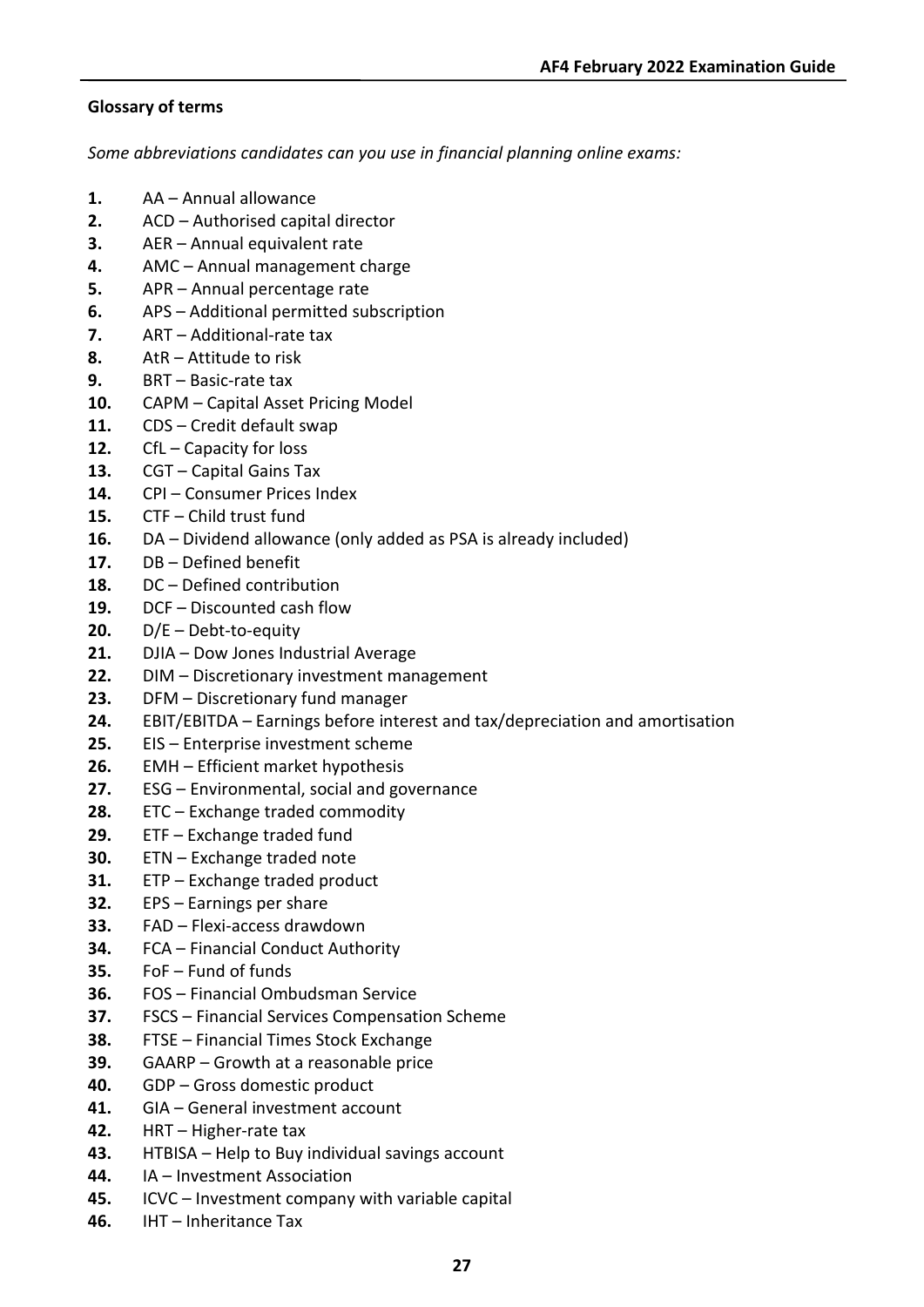- **47.** ISA Individual savings account
- **48.** IPO initial public offering
- **49.** IFISA Innovative finance individual savings account
- **50.** IT Income Tax caution as IT is more widely-used in AF4 as abbreviation of investment trust
- **51.** JISA Junior individual savings account
- **52.** LCF Lifetime cash flow
- **53.** LISA Lifetime individual savings account
- **54.** LTA Lifetime allowance
- **55.** MPC Monetary Policy Committee
- **56.** MPT Modern portfolio theory
- **57.** MSCI Morgan Stanley Capital International
- **58.** MVR market value reduction
- **59.** MPS Model portfolio service
- **60.** MSCI Morgan Stanley Capital International
- **61.** MVR Market value reduction
- **62.** MWR Money-weighted rate of return
- **63.** NASDAQ National Association of Securities Dealers Automated Quotations
- **64.** NAV Net asset value
- **65.** NICs National Insurance contributions
- **66.** NPA Normal pension age
- **67.** NRA Normal retirement age
- **68.** NRB Nil rate band
- **69.** NS&I National Savings and Investments
- **70.** OCF Ongoing charges figure
- **71.** OEIC Open-ended investment company
- **72.** OPA Ordinary power of attorney
- **73.** OEIC open ended investment company
- **74.** P/B Price-to-book
- **75.** P/E Price-earnings/price-to-earnings
- **76.** PAIF Property authorised investment fund
- **77.** PAYE Pay As you Earn
- **78.** PET Potentially exempt transfer
- **79.** PIA Property Income Allowance
- **80.** PID Property income distribution
- **81.** PPP Personal pension plan
- **82.** PCLS Pension commencement lump sum
- **83.** PRA Prudential Regulation Authority
- **84.** PA Personal Allowance
- **85.** PSA Personal Savings Allowance
- **86.** PTM Panel of Takeovers and Mergers
- **87.** QE Quantitative easing
- **88.** QT Quantitative tightening
- **89.** REIT Real estate investment trust
- **90.** ROCE Return on capital employed
- **91.** ROE Return on equity
- **92.** RPI Retail Prices Index
- **93.** S&P Standard and Poor's
- **94.** SICAV Société d'investissement à capital variable
- **95.** SD Stamp Duty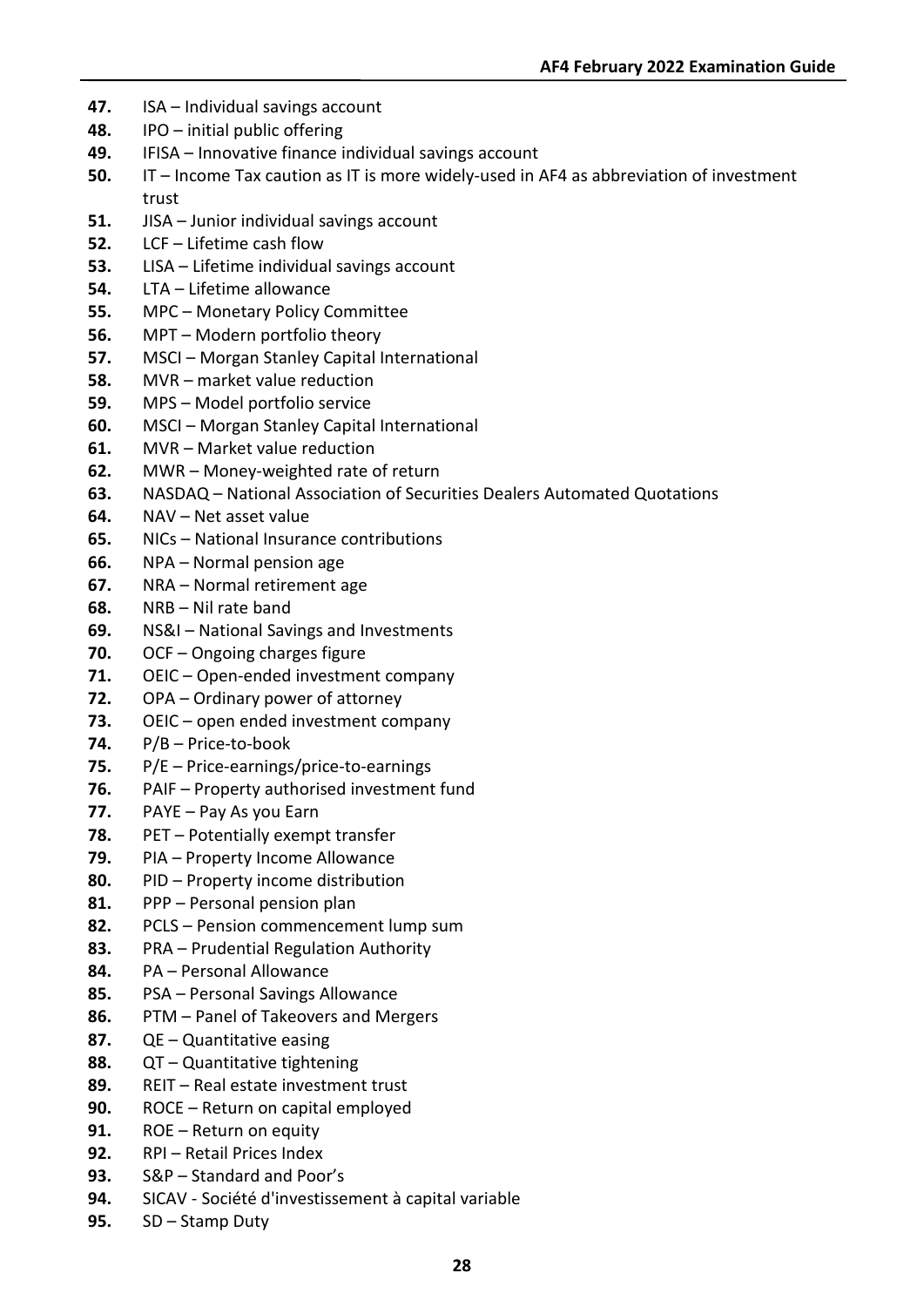- **96.** SDLT Stamp Duty Land Tax [LTT (Wales) and LBTT (Scotland) not included as we don't test them]
- **97.** SDRT Stamp Duty Reserve Tax
- **98.** SIPP Self-invested personal pension plan
- **99.** SEIS Seed enterprise investment scheme
- **100.** SRI Socially responsible investing
- **101.** TER Total expense ratio
- **102.** TWR Time-weighted rate of return
- **103.** UCITS Undertakings for collective investment in transferable securities
- **104.** UCIS Unregulated collective investment scheme
- **105.** UFPLS Uncrystallised fund pension lump sum
- **106.** VCT Venture capital trust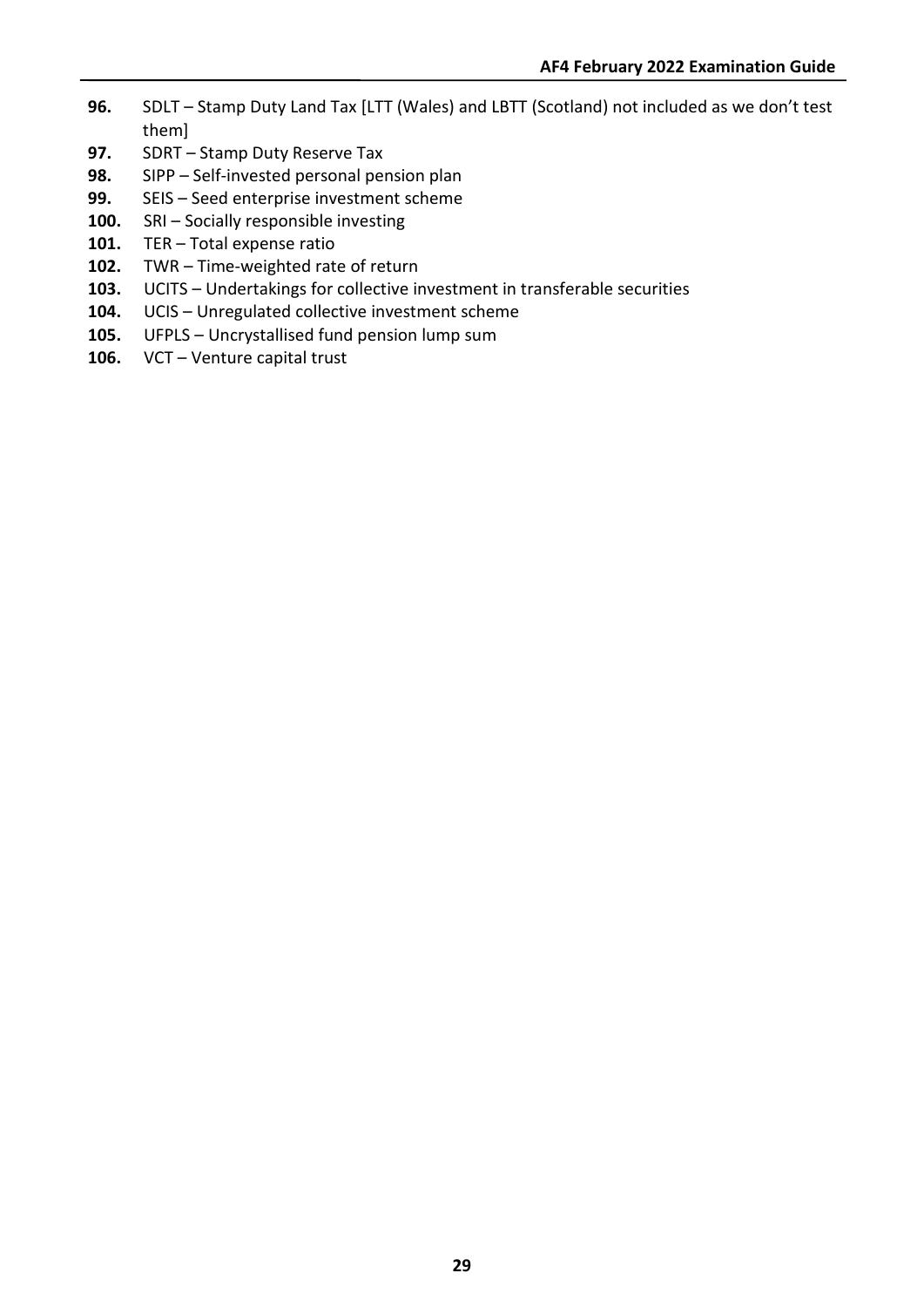**All questions in the May 2022 paper will be based on English law and practice applicable in the tax year 2021/2022, unless stated otherwise and should be answered accordingly.**

**The Tax Tables which follow are applicable to the October 2021, February 2022 and May 2022 examinations.**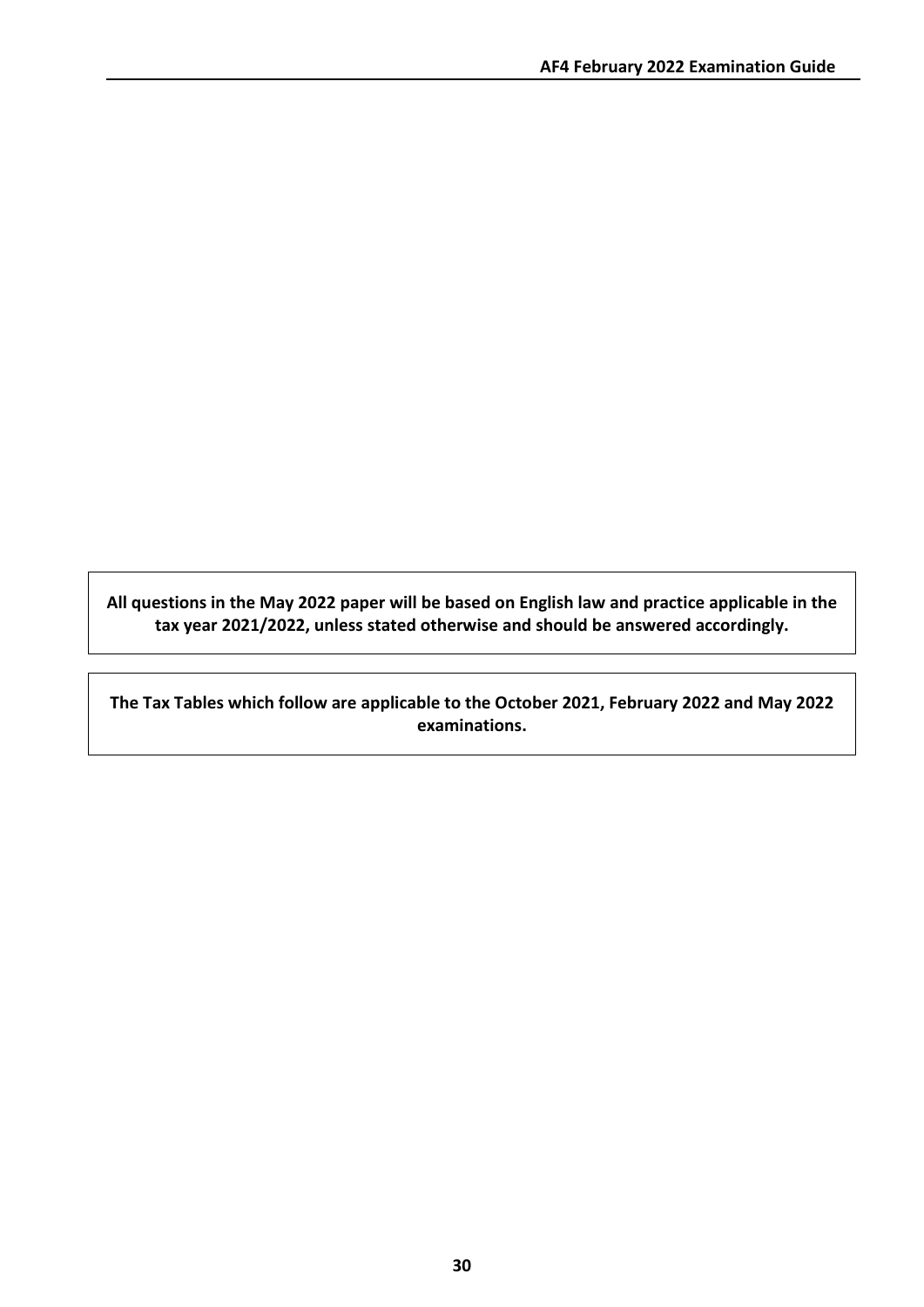| <b>INCOME TAX</b>                                                                                                                                  |           |           |  |
|----------------------------------------------------------------------------------------------------------------------------------------------------|-----------|-----------|--|
| <b>RATES OF TAX</b>                                                                                                                                | 2020/2021 | 2021/2022 |  |
| Starting rate for savings*                                                                                                                         | 0%        | 0%        |  |
| <b>Basic rate</b>                                                                                                                                  | 20%       | 20%       |  |
| Higher rate                                                                                                                                        | 40%       | 40%       |  |
| Additional rate                                                                                                                                    | 45%       | 45%       |  |
| Starting-rate limit                                                                                                                                | £5,000*   | £5,000*   |  |
| Threshold of taxable income above which higher rate applies                                                                                        | £37,500   | £37,700   |  |
| Threshold of taxable income above which additional rate applies                                                                                    | £150,000  | £150,000  |  |
| Child benefit charge:                                                                                                                              |           |           |  |
| 1% of benefit per £100 of adjusted net income between £50,000 - £60,000                                                                            |           |           |  |
| *Only applicable to savings income that falls within the first £5,000 of income in excess of the personal<br>allowance                             |           |           |  |
| Dividend Allowance                                                                                                                                 | £2,000    | £2,000    |  |
| Dividend tax rates<br><b>Basic rate</b>                                                                                                            | 7.5%      | 7.5%      |  |
| Higher rate                                                                                                                                        | 32.5%     | 32.5%     |  |
| <b>Additional rate</b>                                                                                                                             | 38.1%     | 38.1%     |  |
| <b>Trusts</b>                                                                                                                                      |           |           |  |
| Standard rate band                                                                                                                                 | £1,000    | £1,000    |  |
| Rate applicable to trusts                                                                                                                          |           |           |  |
| dividends<br>$\blacksquare$                                                                                                                        | 38.1%     | 38.1%     |  |
| other income                                                                                                                                       | 45%       | 45%       |  |
| <b>MAIN PERSONAL ALLOWANCES AND RELIEFS</b>                                                                                                        |           |           |  |
| Income limit for Personal Allowance $\delta$                                                                                                       | £100,000  | £100,000  |  |
| Personal Allowance (basic) §                                                                                                                       | £12,500   | £12,570   |  |
| Married/civil partners (minimum) at 10% $t$                                                                                                        | £3,510    | £3,530    |  |
| Married/civil partners at 10% t                                                                                                                    | £9,075    | £9,125    |  |
| <b>Marriage Allowance</b>                                                                                                                          | £1,250    | £1,260    |  |
| Income limit for Married Couple's Allowancet                                                                                                       | £30,200   | £30,400   |  |
| Rent a Room scheme - tax free income allowance                                                                                                     | £7,500    | £7,500    |  |
| <b>Blind Person's Allowance</b>                                                                                                                    | £2,500    | £2,520    |  |
| Enterprise Investment Scheme relief limit on £2,000,000 max**                                                                                      | 30%       | 30%       |  |
| Seed Enterprise Investment relief limit on £100,000 max                                                                                            | 50%       | 50%       |  |
| Venture Capital Trust relief limit on £200,000 max                                                                                                 | 30%       | 30%       |  |
| § the Personal Allowance reduces by £1 for every £2 of income above the income limit irrespective of age<br>(under the income threshold).          |           |           |  |
| t where at least one spouse/civil partner was born before 6 April 1935.<br>** Investment above £1,000,000 must be in knowledge intensive companies |           |           |  |

*\*\* Investment above £1,000,000 must be in knowledge-intensive companies.*

| Child Tax Credit (CTC)                  |         |         |
|-----------------------------------------|---------|---------|
| - Child element per child (maximum)     | £2.830  | £2,845  |
| - family element                        | f545    | £545    |
| Threshold for tapered withdrawal of CTC | £16.385 | £16,480 |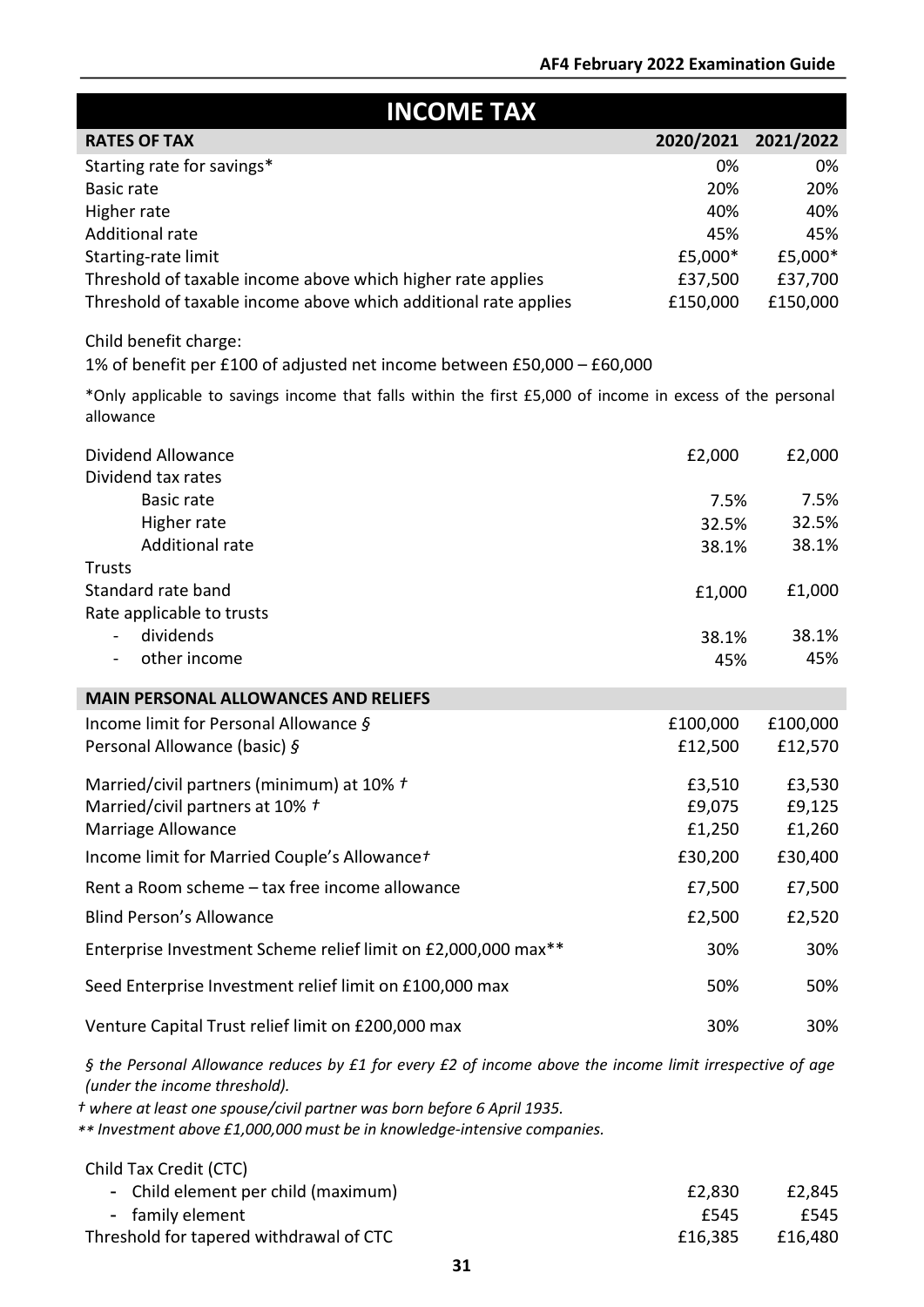| <b>NATIONAL INSURANCE CONTRIBUTIONS</b> |                                       |
|-----------------------------------------|---------------------------------------|
| <b>Class 1 Employee</b>                 | <b>Weekly</b>                         |
| Lower Earnings Limit (LEL)              | £120                                  |
| Primary threshold                       | £184                                  |
| <b>Upper Earnings Limit (UEL)</b>       | £967                                  |
| Total earnings £ per week               | <b>CLASS 1 EMPLOYEE CONTRIBUTIONS</b> |
| Up to 184.00*                           | Nil                                   |
| $184.00 - 967.00$                       | 12%                                   |
| Above 967.00                            | 2%                                    |

\*This is the primary threshold below which no NI contributions are payable. However, the lower earnings limit *is £120 per week. This £120 to £184 band is a zero-rate band introduced in order to protect lower earners' rights to contributory State benefits e.g. the New State Pension.*

| <b>CLASS 1 EMPLOYER CONTRIBUTIONS</b> |
|---------------------------------------|
|                                       |
| Nil                                   |
| 13.8%                                 |
| N/A                                   |
|                                       |
|                                       |

*\*\* Secondary earnings threshold.*

| Class 2 (self-employed) | Flat rate per week £3.05 where profits exceed £6,515 per annum. |
|-------------------------|-----------------------------------------------------------------|
| Class 3 (voluntary)     | Flat rate per week £15.40.                                      |
| Class 4 (self-employed) | 9% on profits between £9,568 - £50,270.                         |
|                         | 2% on profits above £50,270.                                    |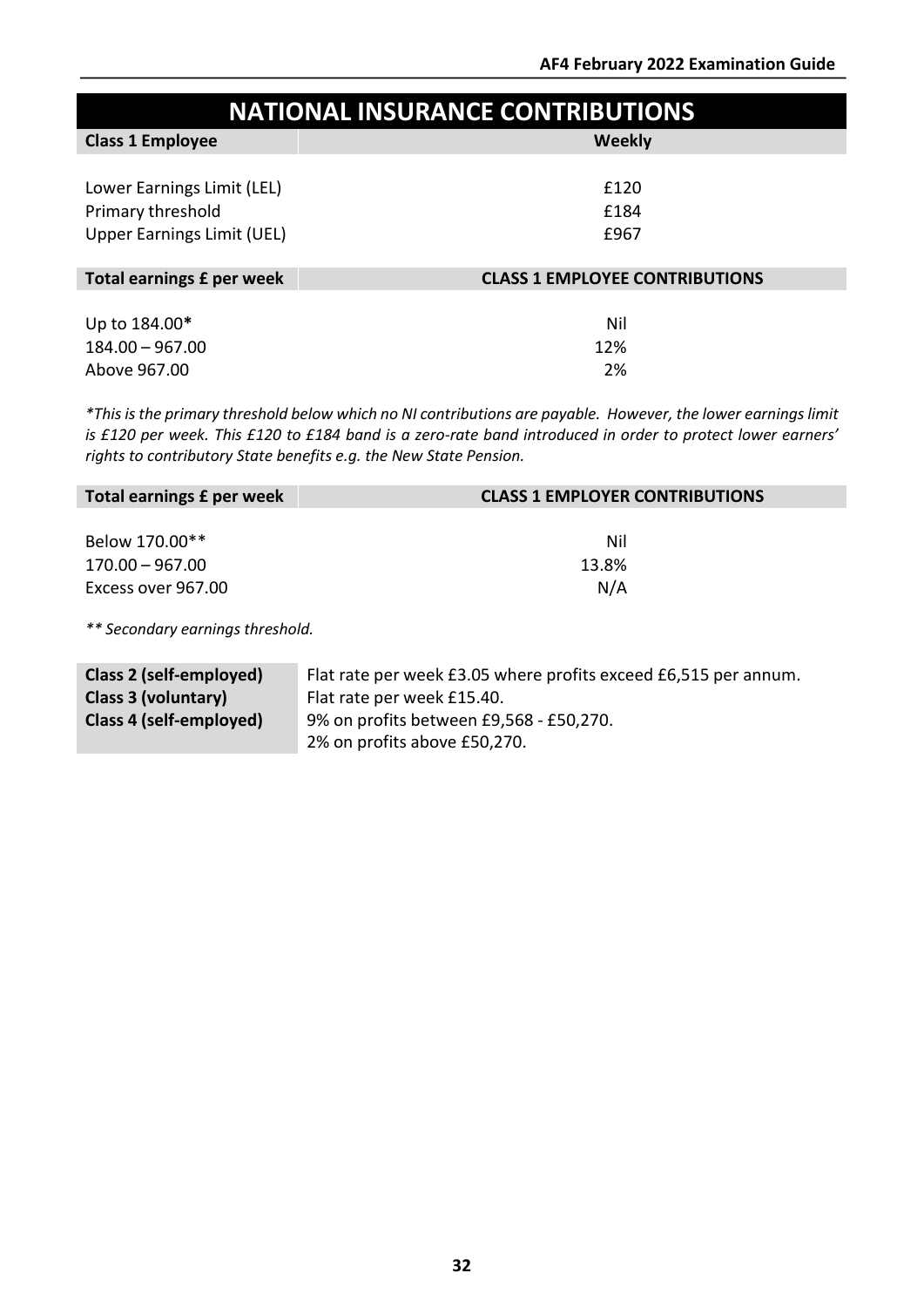| <b>PENSIONS</b>       |                           |  |  |
|-----------------------|---------------------------|--|--|
| <b>TAX YEAR</b>       | <b>LIFETIME ALLOWANCE</b> |  |  |
| 2006/2007             | £1,500,000                |  |  |
| 2007/2008             | £1,600,000                |  |  |
| 2008/2009             | £1,650,000                |  |  |
| 2009/2010             | £1,750,000                |  |  |
| 2010/2011             | £1,800,000                |  |  |
| 2011/2012             | £1,800,000                |  |  |
| 2012/2013 & 2013/2014 | £1,500,000                |  |  |
| 2014/2015 & 2015/2016 | £1,250,000                |  |  |
| 2016/2017 & 2017/2018 | £1,000,000                |  |  |
| 2018/2019             | £1,030,000                |  |  |
| 2019/2020             | £1,055,000                |  |  |
| 2020/2021 & 2021/2022 | £1,073,100                |  |  |

#### **LIFETIME ALLOWANCE CHARGE**

55% of excess over lifetime allowance if taken as a lump sum.

25% of excess over lifetime allowance if taken in the form of income.

| <b>ANNUAL ALLOWANCE</b> |                         |  |  |
|-------------------------|-------------------------|--|--|
| <b>TAX YEAR</b>         | <b>ANNUAL ALLOWANCE</b> |  |  |
| 2015/2016               | £40,000 $\sim$          |  |  |
| 2016/2017 - 2021/2022   | £40,000*                |  |  |

~ increased to £80,000 for pension input between 6 April - 8 July 2015. If not used, can be carried forward to *pension input period of 9 July 2015 - 6 April 2016, subject to a maximum of £40,000.*

*\*reducing by £1 for every £2 of 'adjusted income' over £240,000 to a minimum of £4,000 if 'threshold income'is also over £200,000.*

| <b>MONEY PURCHASE ANNUAL ALLOWANCE</b> | 2020/2021 | 2021/2022 |
|----------------------------------------|-----------|-----------|
|                                        | £4.000    | £4,000    |
| <b>ANNUAL ALLOWANCE CHARGE</b>         |           |           |

20% - 45% determined by the member's taxable income and the amount of total pension input in excess of the annual allowance or money purchase annual allowance.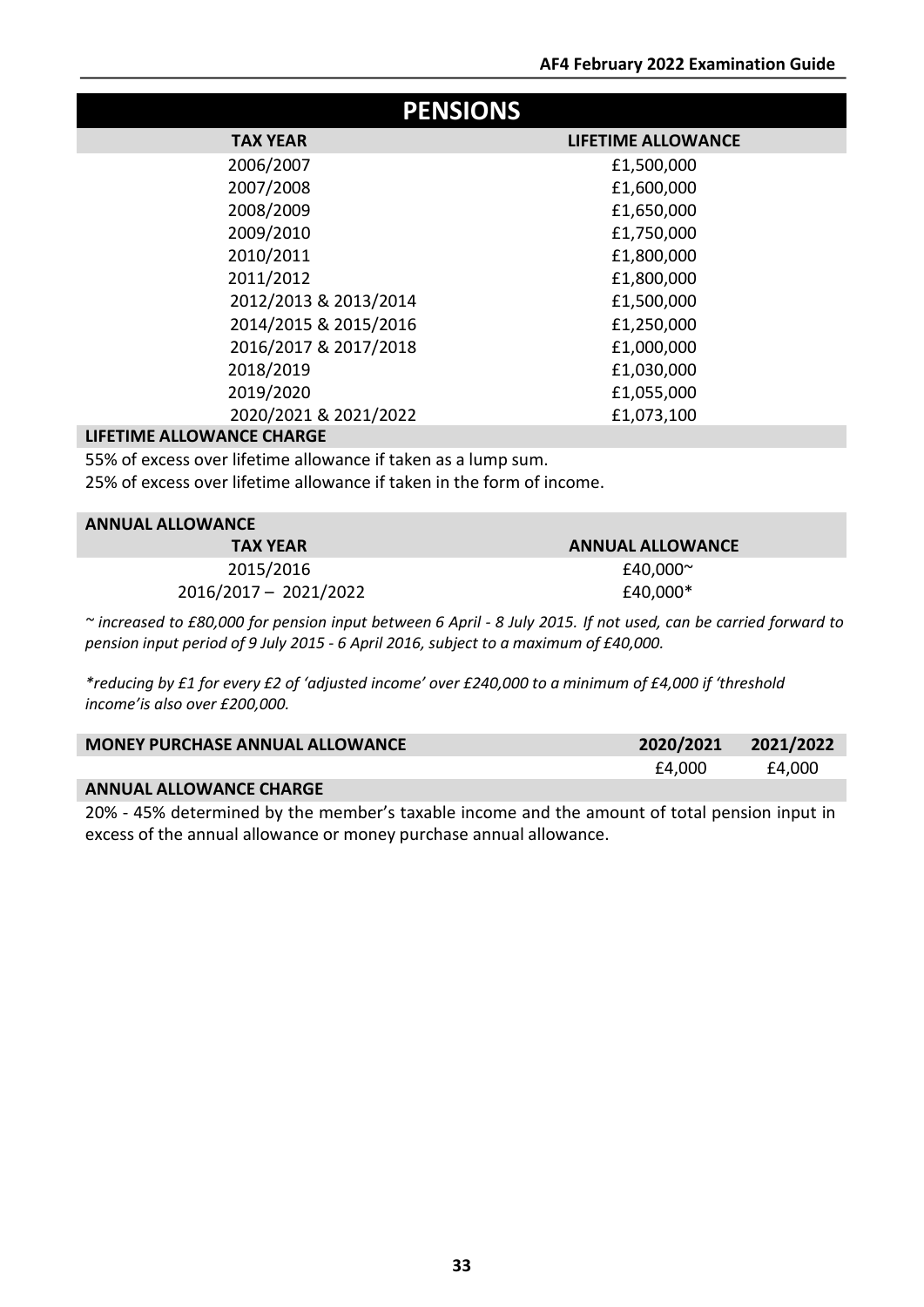## **AF4 February 2022 Examination Guide**

| <b>CAPITAL GAINS TAX</b>                                                  |            |            |  |  |
|---------------------------------------------------------------------------|------------|------------|--|--|
| <b>EXEMPTIONS</b>                                                         | 2020/2021  | 2021/2022  |  |  |
|                                                                           |            |            |  |  |
| Individuals, estates etc                                                  | £12,300    | £12,300    |  |  |
| Trusts generally                                                          | £6,150     | £6,150     |  |  |
| Chattels proceeds (restricted to five thirds of proceeds exceeding limit) | £6,000     | £6,000     |  |  |
|                                                                           |            |            |  |  |
| <b>TAX RATES</b>                                                          |            |            |  |  |
|                                                                           |            |            |  |  |
| Individuals:                                                              |            |            |  |  |
| Up to basic rate limit                                                    | 10%        | 10%        |  |  |
| Above basic rate limit                                                    | 20%        | 20%        |  |  |
| Surcharge for residential property and carried interest                   | 8%         | 8%         |  |  |
|                                                                           |            |            |  |  |
| <b>Trustees and Personal Representatives</b>                              | 20%        | 20%        |  |  |
|                                                                           |            |            |  |  |
|                                                                           |            |            |  |  |
| Business Asset Disposal Relief* - Gains taxed at:                         | 10%        | 10%        |  |  |
| Lifetime limit                                                            | £1,000,000 | £1,000,000 |  |  |

*\*For trading businesses and companies (minimum 5% employee or director shareholding) if held for at least two years.*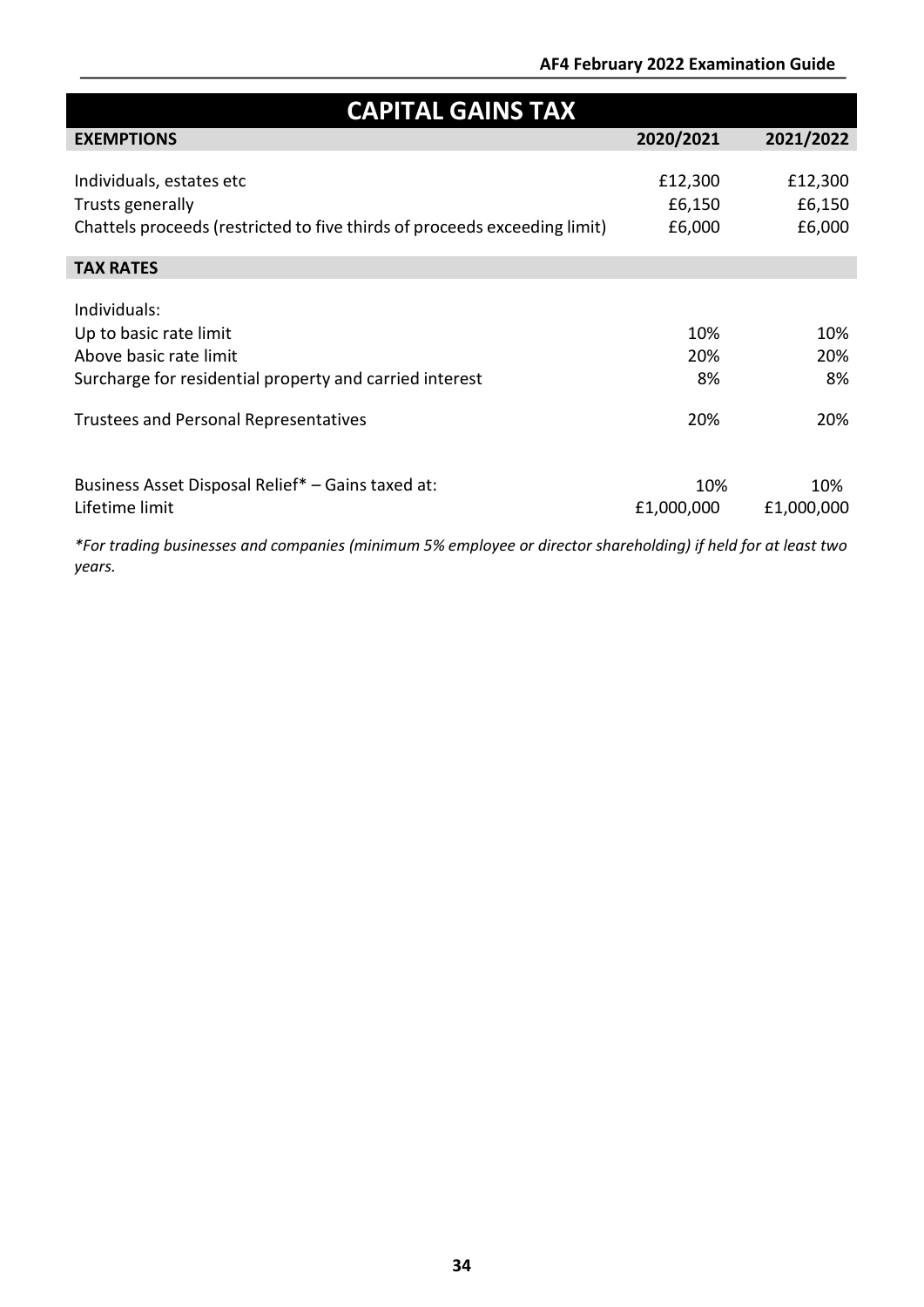| <b>INHERITANCE TAX</b>                                                                                                                                                                    |                 |                |                |                                              |                                              |
|-------------------------------------------------------------------------------------------------------------------------------------------------------------------------------------------|-----------------|----------------|----------------|----------------------------------------------|----------------------------------------------|
| <b>RATES OF TAX ON TRANSFERS</b>                                                                                                                                                          |                 |                |                | 2020/2021                                    | 2021/2022                                    |
| Transfers made on death<br>- Up to £325,000<br>- Excess over £325,000                                                                                                                     |                 |                |                | Nil<br>40%                                   | Nil<br>40%                                   |
| <b>Transfers</b><br>- Lifetime transfers to and from certain trusts                                                                                                                       |                 |                |                | 20%                                          | 20%                                          |
| A lower rate of 36% applies where at least 10% of deceased's net estate is left to a registered charity.                                                                                  |                 |                |                |                                              |                                              |
| <b>MAIN EXEMPTIONS</b>                                                                                                                                                                    |                 |                |                |                                              |                                              |
| Transfers to<br>- UK-domiciled spouse/civil partner<br>- non-UK-domiciled spouse/civil partner (from UK-domiciled spouse)<br>- main residence nil rate band*<br>- UK-registered charities |                 |                |                | No limit<br>£325,000<br>£175,000<br>No limit | No limit<br>£325,000<br>£175,000<br>No limit |
| *Available for estates up to £2,000,000 and then tapered at the rate of £1 for every £2 in excess until fully<br>extinguished.                                                            |                 |                |                |                                              |                                              |
| Lifetime transfers<br>- Annual exemption per donor<br>- Small gifts exemption                                                                                                             |                 |                |                | £3,000<br>£250                               | £3,000<br>£250                               |
| Wedding/civil partnership gifts by<br>- parent<br>- grandparent/bride and/or groom<br>- other person                                                                                      |                 |                |                | £5,000<br>£2,500<br>£1,000                   | £5,000<br>£2,500<br>£1,000                   |
| 100% relief: businesses, unlisted/AIM companies, certain farmland/building<br>50% relief: certain other business assets                                                                   |                 |                |                |                                              |                                              |
| Reduced tax charge on gifts within 7 years of death:<br>- Years before death<br>- Inheritance Tax payable                                                                                 | $0 - 3$<br>100% | $3 - 4$<br>80% | $4 - 5$<br>60% | $5 - 6$<br>40%                               | $6 - 7$<br>20%                               |
| Quick succession relief:<br>- Years since IHT paid<br>- Inheritance Tax relief                                                                                                            | $0 - 1$<br>100% | $1 - 2$<br>80% | $2 - 3$<br>60% | $3 - 4$<br>40%                               | $4 - 5$<br>20%                               |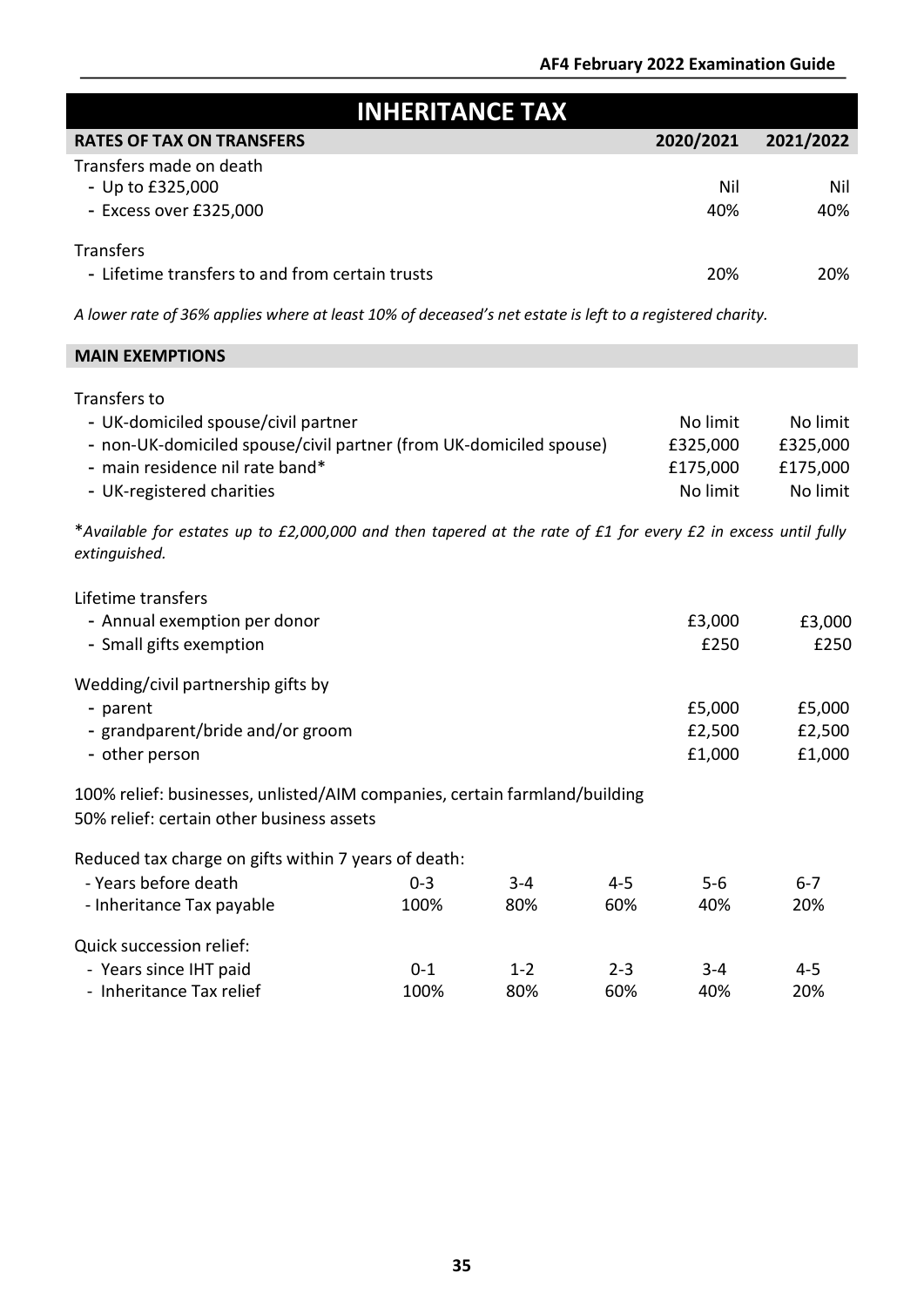# **PRIVATE VEHICLES USED FOR WORK**

**2020/2021 Rates 2021/2022 Rates**

#### **Cars**

On the first 10,000 business miles in tax year 45p per mile 45p per mile 45p per mile Each business mile above 10,000 business miles 25p per mile 25p per mile<br>
24p per mile 24p per mile<br>
24p per mile 24p per mile **Motorcycles**<br> **Bicycles**<br>
20p per mile 20p per mile<br>
20p per mile 20p per mile **Bicycles** 20p per mile 20p per mile

| 45p per mile | 45p per mi |
|--------------|------------|
| 25p per mile | 25p per mi |
| 24p per mile | 24p per mi |
| 20p per mile | 20p per mi |

|  |  | <b>MAIN CAPITAL AND OTHER ALLOWANCES</b> |
|--|--|------------------------------------------|
|  |  |                                          |
|  |  |                                          |

|                                                                             | 2020/2021 2021/2022 |                       |
|-----------------------------------------------------------------------------|---------------------|-----------------------|
| Plant & machinery (excluding cars) 100% annual investment allowance         |                     |                       |
| (first year)                                                                |                     | £1,000,000 £1,000,000 |
| Plant & machinery (reducing balance) per annum                              | 18%                 | 18%                   |
| Patent rights & know-how (reducing balance) per annum                       | 25%                 | 25%                   |
| Certain long-life assets, integral features of buildings (reducing balance) |                     |                       |
| per annum                                                                   | 6%                  | 6%                    |
| Energy & water-efficient equipment                                          | 100%                | 100%                  |
| Zero emission goods vehicles (new)                                          | 100%                | 100%                  |
| Electric charging points                                                    | 100%                | 100%                  |
| Qualifying flat conversions, business premises & renovations                | 100%                | 100%                  |

**Motor cars:** Expenditure on or after 1 April 2016 (Corporation Tax) or 6 April 2016 (Income Tax)

| $CO2$ emissions of g/km: | 50 or less* | 51-110           | 111 or more      |
|--------------------------|-------------|------------------|------------------|
| Capital allowance:       | 100%        | 18%              | 6%               |
|                          | first year  | reducing balance | reducing balance |

\**If new*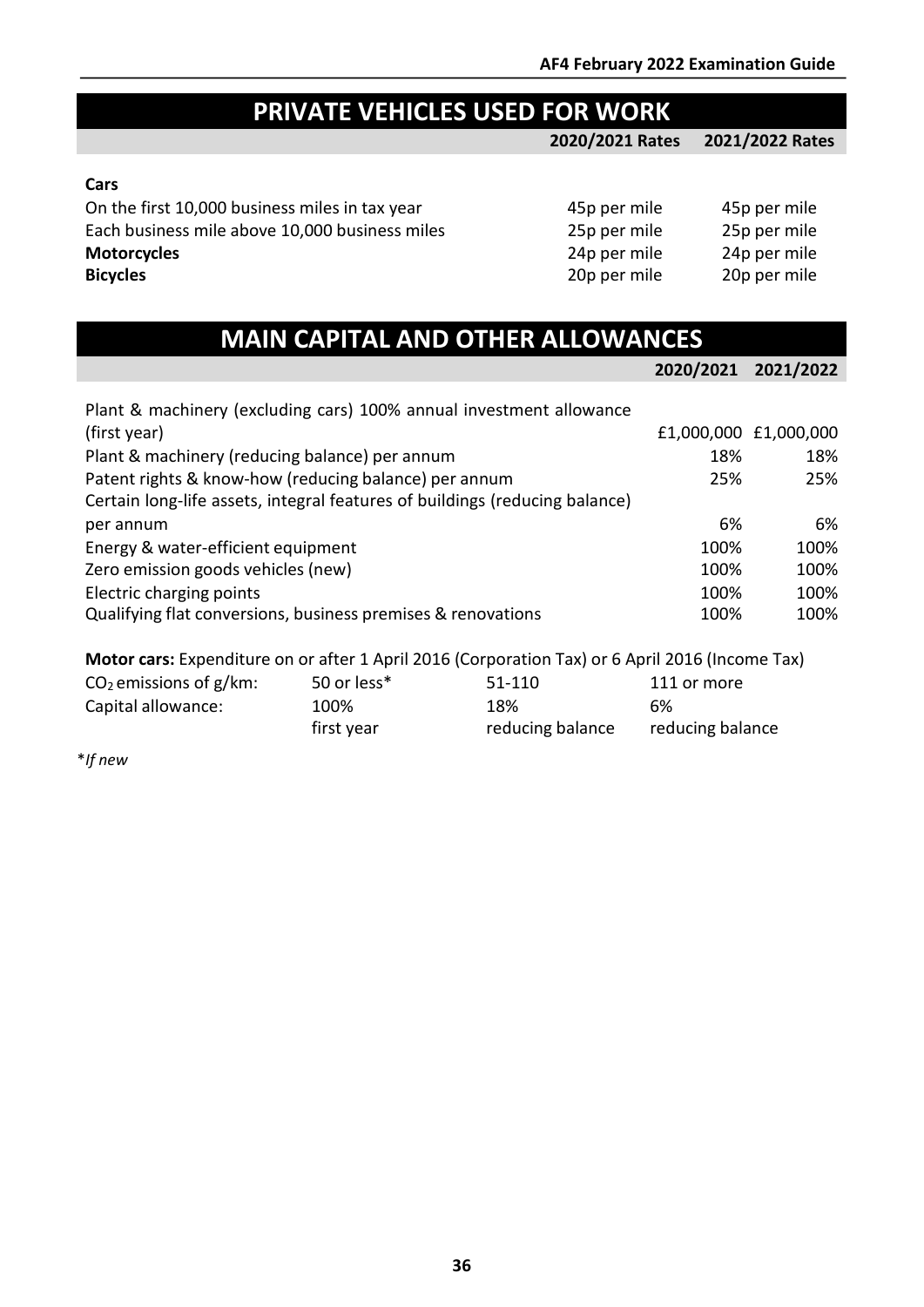|                                            | <b>MAIN SOCIAL SECURITY BENEFITS</b>         |              |              |
|--------------------------------------------|----------------------------------------------|--------------|--------------|
|                                            |                                              | 2020/2021    | 2021/2022    |
|                                            |                                              | £            | £            |
| Child Benefit                              | First child                                  | 21.05        | 21.15        |
|                                            | Subsequent children                          | 13.95        | 14.00        |
|                                            | Guardian's allowance                         | 17.90        | 18.00        |
| <b>Employment and Support</b><br>Allowance | <b>Assessment Phase</b>                      |              |              |
|                                            | Age 16 - 24                                  | Up to 58.90  | Up to £59.20 |
|                                            | Aged 25 or over                              | Up to 74.35  | Up to £74.70 |
|                                            | Main Phase                                   |              |              |
|                                            | <b>Work Related Activity Group</b>           | Up to 74.35  | Up to 104.40 |
|                                            | <b>Support Group</b>                         | Up to 113.55 | Up to 114.10 |
| <b>Attendance Allowance</b>                | Lower rate                                   | 59.70        | 60.00        |
|                                            | Higher rate                                  | 89.15        | 89.60        |
| <b>Basic State Pension</b>                 | Single                                       | 134.25       | 137.60       |
|                                            | Married                                      | 268.50       | 275.20       |
| <b>New State Pension</b>                   | Single                                       | 175.20       | 179.60       |
| <b>Pension Credit</b>                      | Single person standard minimum               |              |              |
|                                            | guarantee                                    | 173.75       | 177.10       |
|                                            | Married couple standard minimum<br>guarantee | 265.20       | 270.30       |
|                                            | Maximum savings ignored in                   |              |              |
|                                            | calculating income                           | 10,000.00    | 10,000.00    |
|                                            |                                              |              |              |
| <b>Bereavement Support Payment</b>         | Higher rate - First payment                  | 3,500.00     | 3,500.00     |
|                                            | Higher rate - monthly payment                | 350.00       | 350.00       |
|                                            | Lower rate - First payment                   | 2,500.00     | 2,500.00     |
|                                            | Lower rate - monthly payment                 | 100.00       | 100.00       |
|                                            |                                              |              |              |
| Jobseeker's Allowance                      | Age 18 - 24                                  | 58.90        | 59.20        |
|                                            | Age 25 or over                               | 74.35        | 74.70        |
| Statutory Maternity, Paternity             |                                              |              |              |
| and Adoption Pay                           |                                              | 151.20       | 151.97       |